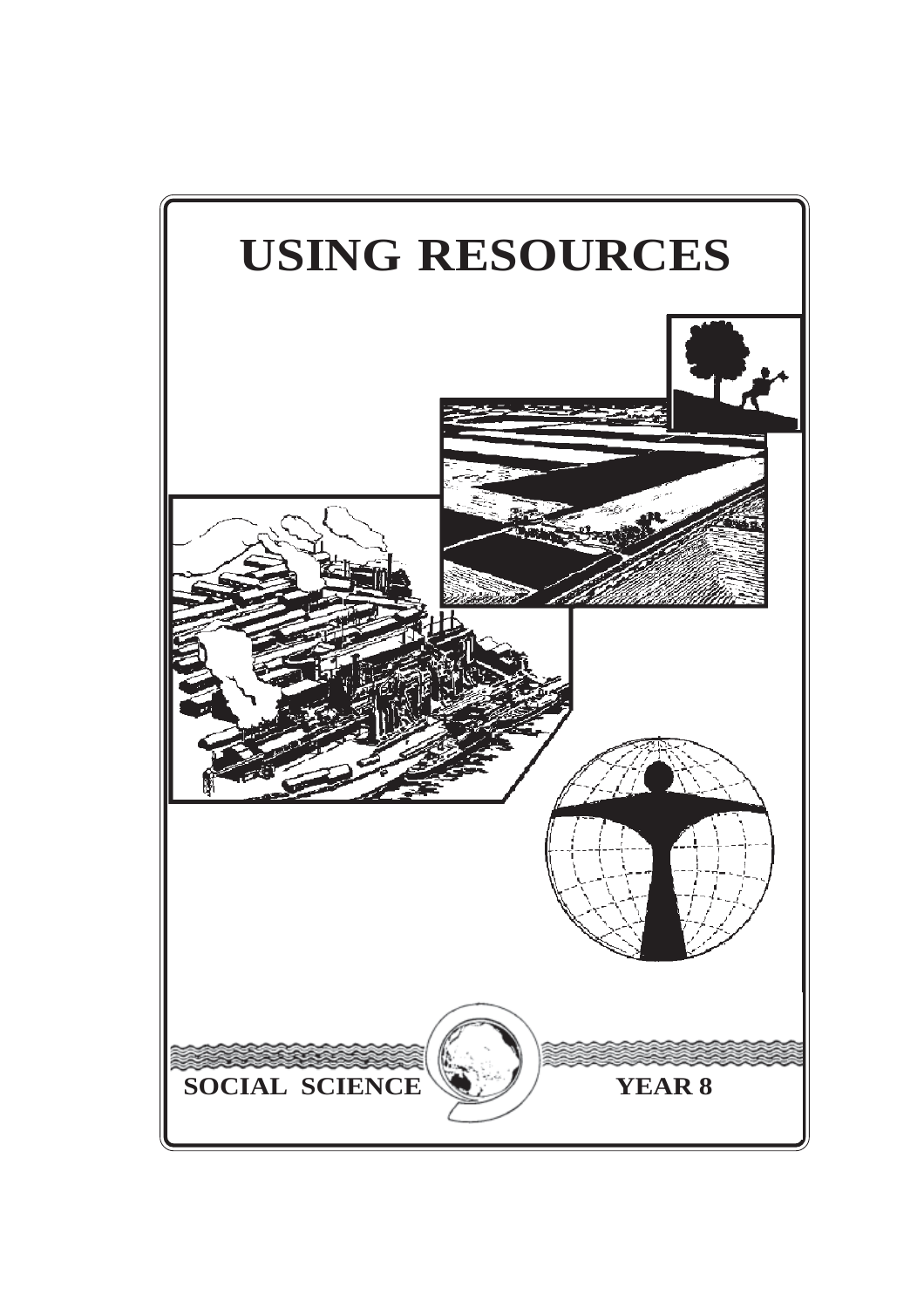Third Edition 2000.

First Edition 1983, by Margaret Toukoune, Mildred Sope and Charles Pierce

Second Edition 1987, revised by Charles Pierce.

Layout: Raela Ruben

© Ministry of Education

All rights reserved. No part of this publication may be reproduced, stored in a retrieval system, or transmitted, in any form, or by any means, without prior permission from the publisher.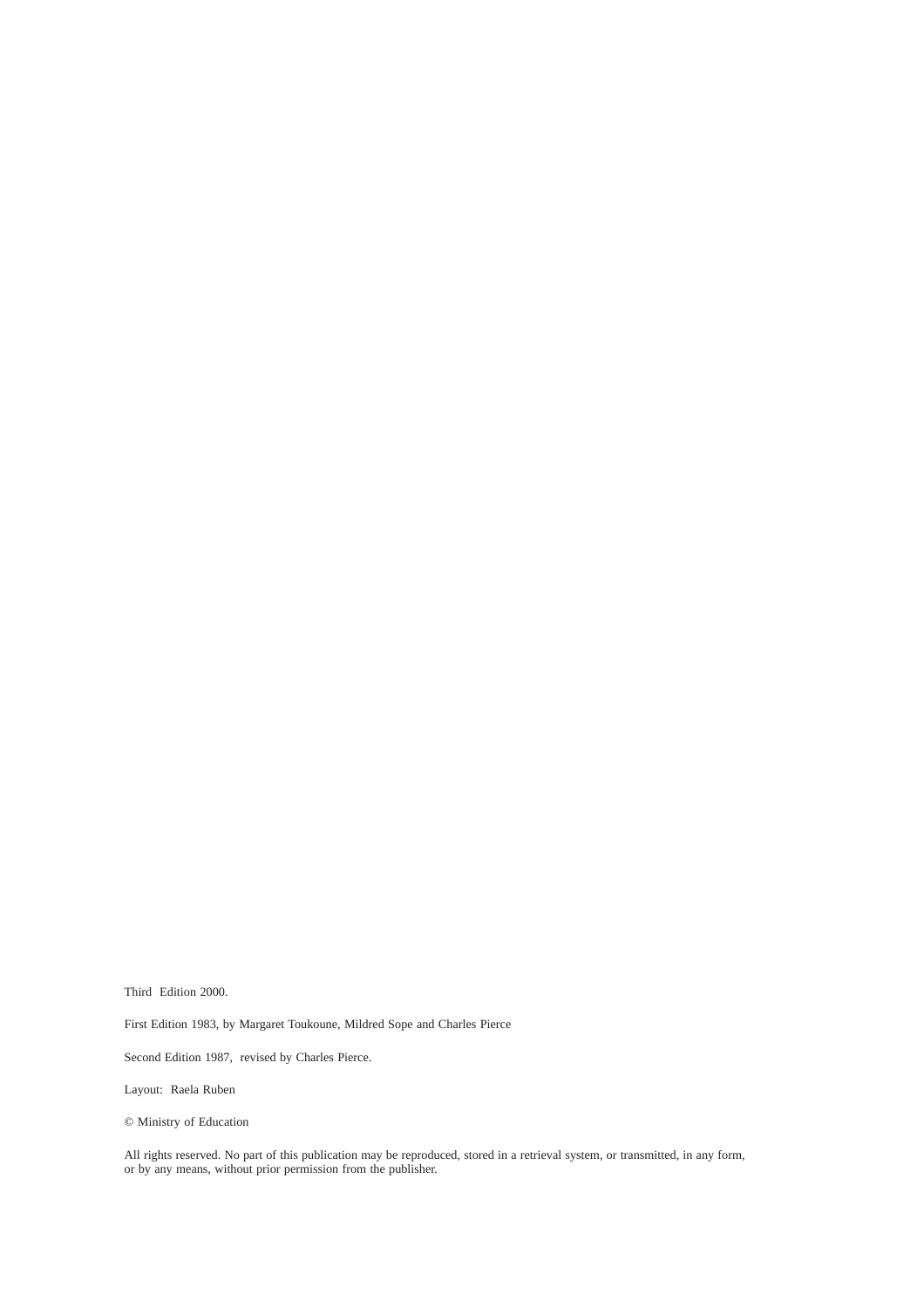| Economic reports (to be read out in random order |  |
|--------------------------------------------------|--|
|                                                  |  |
|                                                  |  |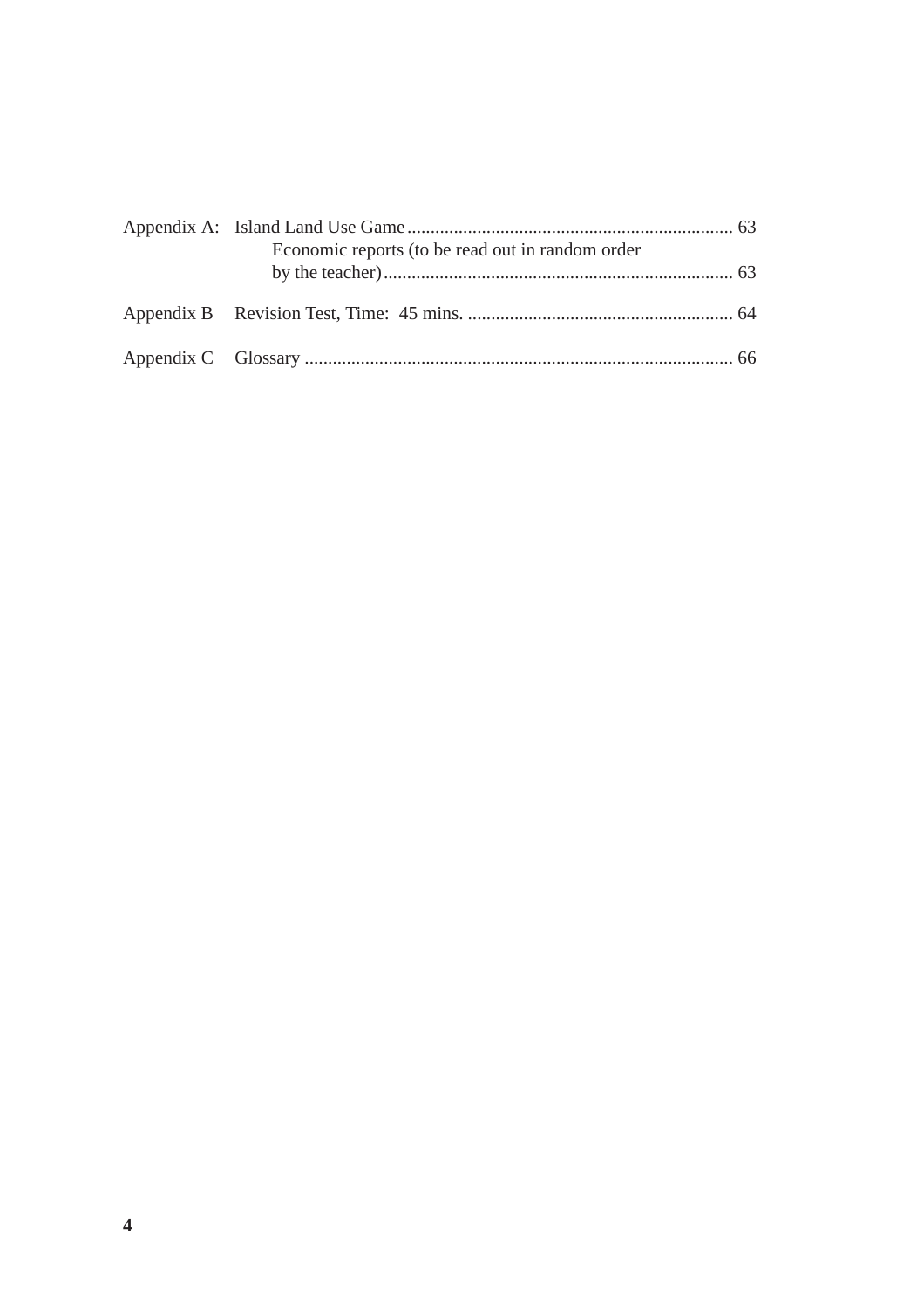# **Our environment**

Our **environment** means everything that surrounds us - air, oceans, rivers, natural vegetation, soil, rocks, animals, insects, birds, fish, buildings and other people. It also includes the customs, culture, religion, government and technology of the community in which we live.



## *ACTIVITY: A SURVEY OF THE LOCAL ENVIRONMENT*

## *Conducting the survey*

*The class should divide into small groups and go for a walk in the area surrounding the school. The total distance travelled should be about 1 km.*

*Each group should make observations of the environment and complete the questionnaire shown on page 7.*

#### *Follow-up work*

*Each group should make a wall chart to show its findings to the rest of the class.*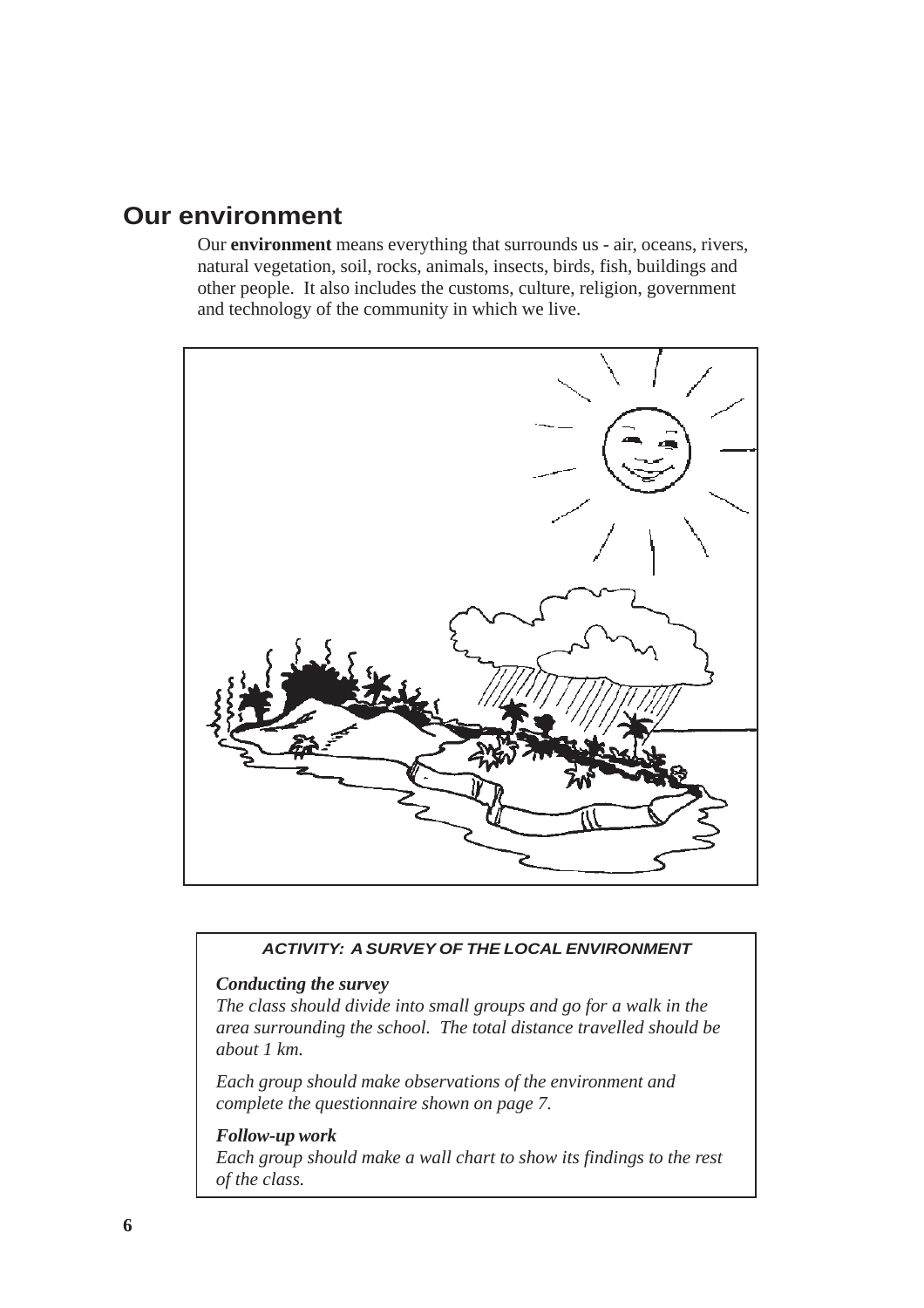# **Environment and resources**

In the survey you have just carried out, you found that there are many things in the natural environment that are useful to man. We call these our **natural resources**. Can you give some examples?

There are many ways of using our natural resources. We can use them for subsistence purposes, or we can sell them in order to earn money. We can use them up completely (**exploitation**), or we can save them for the future (**conservation**). We can use them for making a living, or we can use them for **leisure** and recreation.

Can you think of some examples of each of these different ways of using resources?

This booklet deals with the use of the resources in our environment. We shall see that the earth's resources are rapidly disappearing, and are being misused. Because of this, we must take steps in order to conserve our resources for future generations.

## *ACTIVITY: THE ISLAND LAND-USE GAME*

*a. Read together the story below about the imaginary island of Rovo:*

*The island of Rovo lies in the middle of the South Pacific. For many years, the inhabitants of the four villages had lived peacefully together, making a living by farming and fishing. They grew vegetables and coconuts. They gave away what they could not eat themselves. There was always enough food, for the island enjoyed a tropical climate and usually received enough rain and sunshine for crops to grow. Even the occasional cyclone did not seem to cause too much hardship.*

*However, the oldest person in Zimba remembers that in the year 1899, there was not enough food for feasting, and no feasts were held.*

*One day, a large boat anchored off Wumu and the captain asked the people for copra. In exchange, he gave them money and food in tins and bottles. The next year, the boat called again. The captain asked if he could buy the surplus vegetables from each village. At the end of that year, the islanders found that they had more goods and money, and they felt rich.*

*Each year they sold their surplus vegetables and copra to the captain. Finally, the chief of Zimba asked "Can we sell you other things as well?"*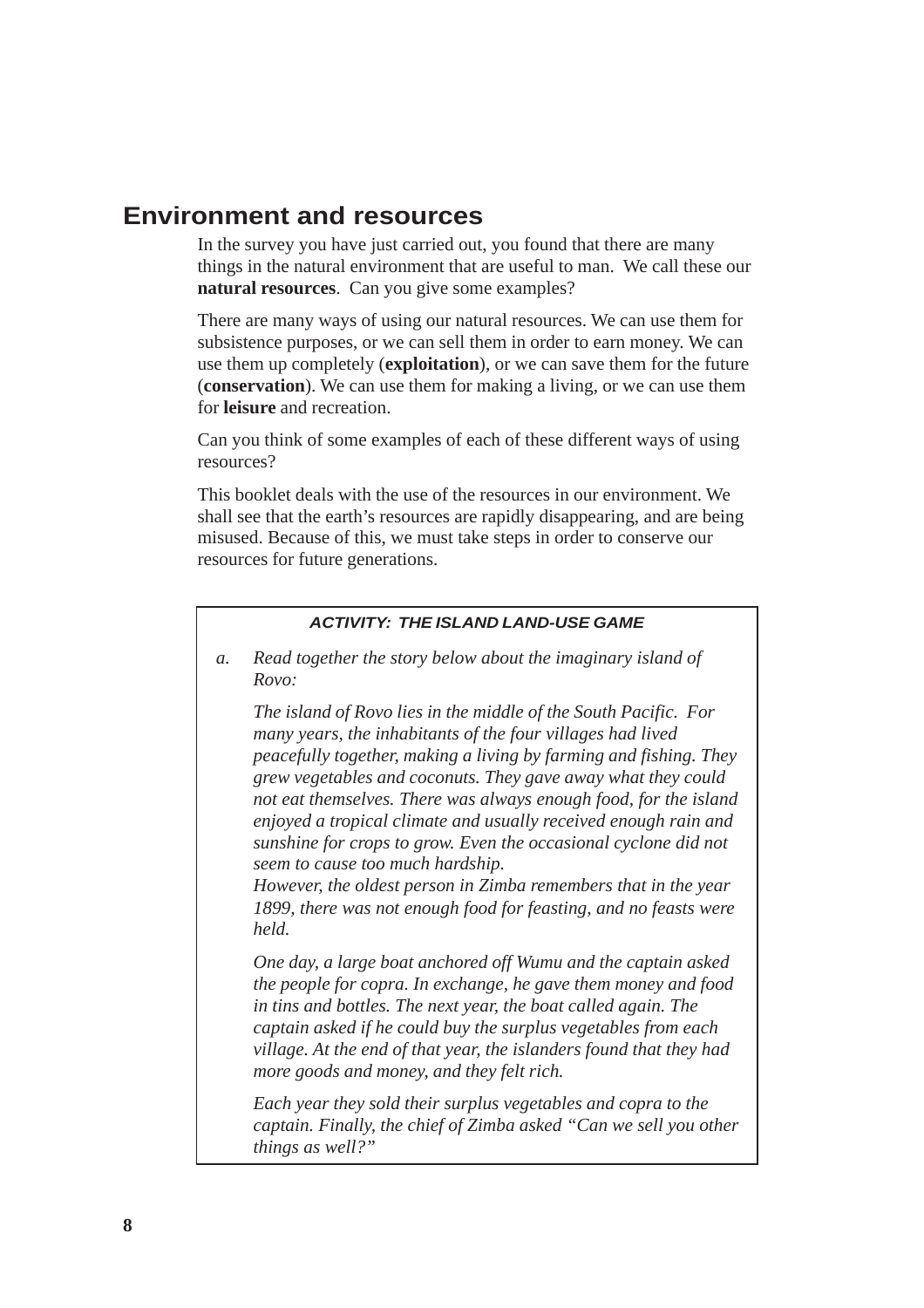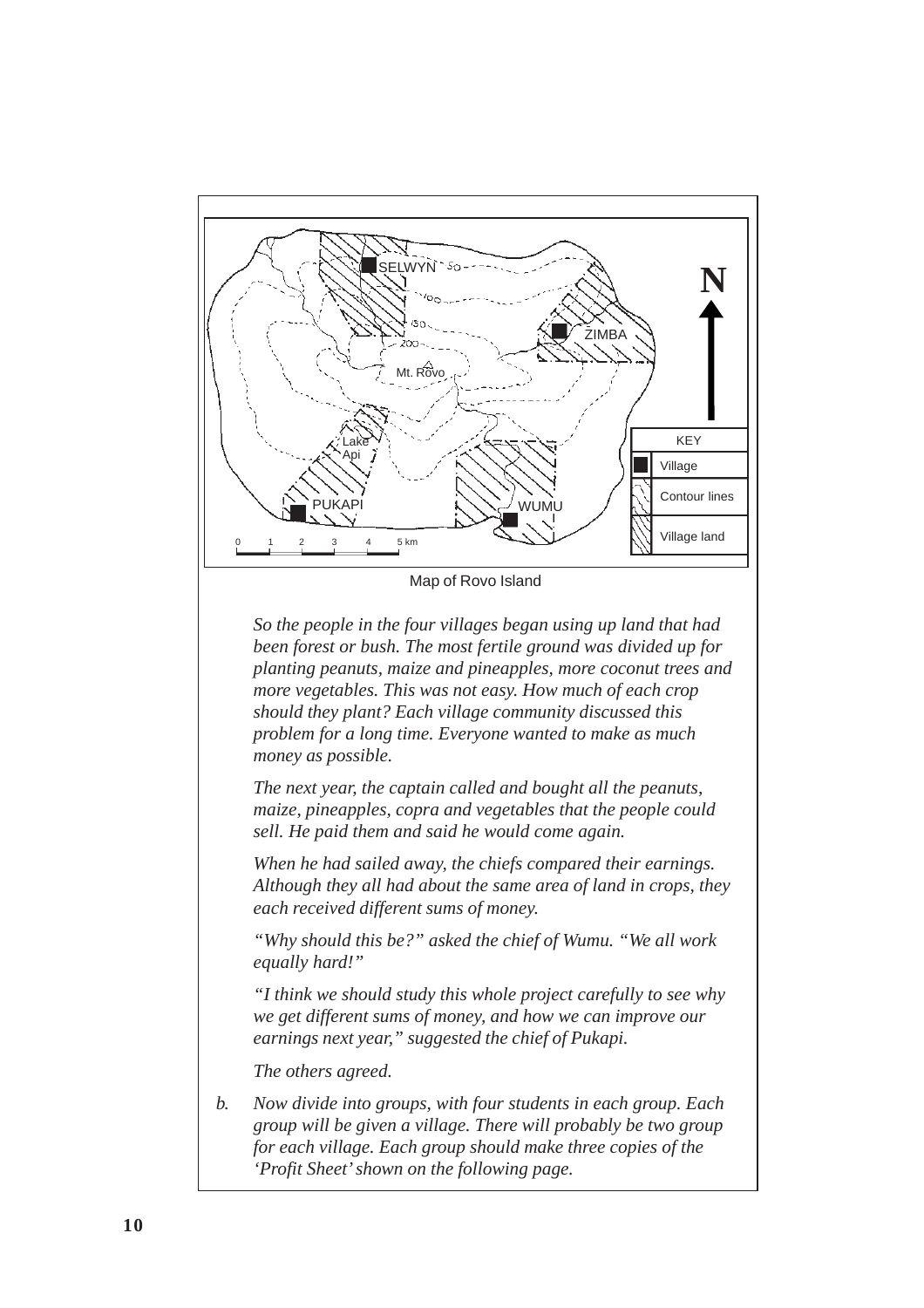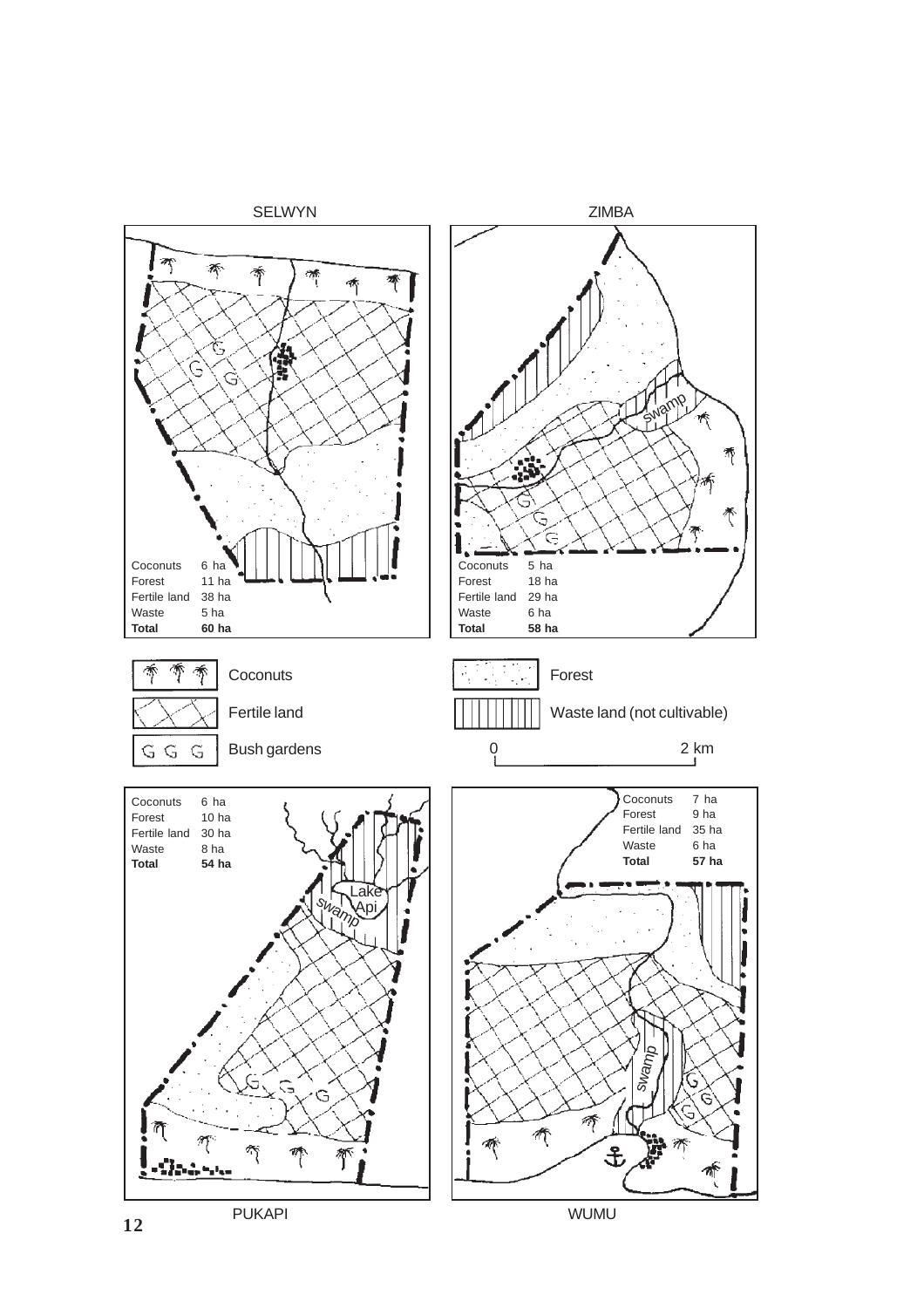

# **The earth's resources**

#### *ACTIVITIES*

*1. The diagram above shows some of the earth's natural resources. It also shows ways in which these resources are used.*

*Try to put the natural resources into two groups:*

*Renewal: resources that are being formed more quickly than they are being used up.*

*Non-renewable: resources that are being used up far more quickly than they are being formed.*

- *2. Are there any resources which can be either renewable or non-renewable, depending on how careful man is in using them?*
- *3. Find out the meaning of these words:*
	- *a. fossil fuels*
	- *b. ore*
	- *c. roadstone*
- *4. Can you think of any natural resources not shown in the diagram?*
- *5. Which do you think is our most valuable natural resource?*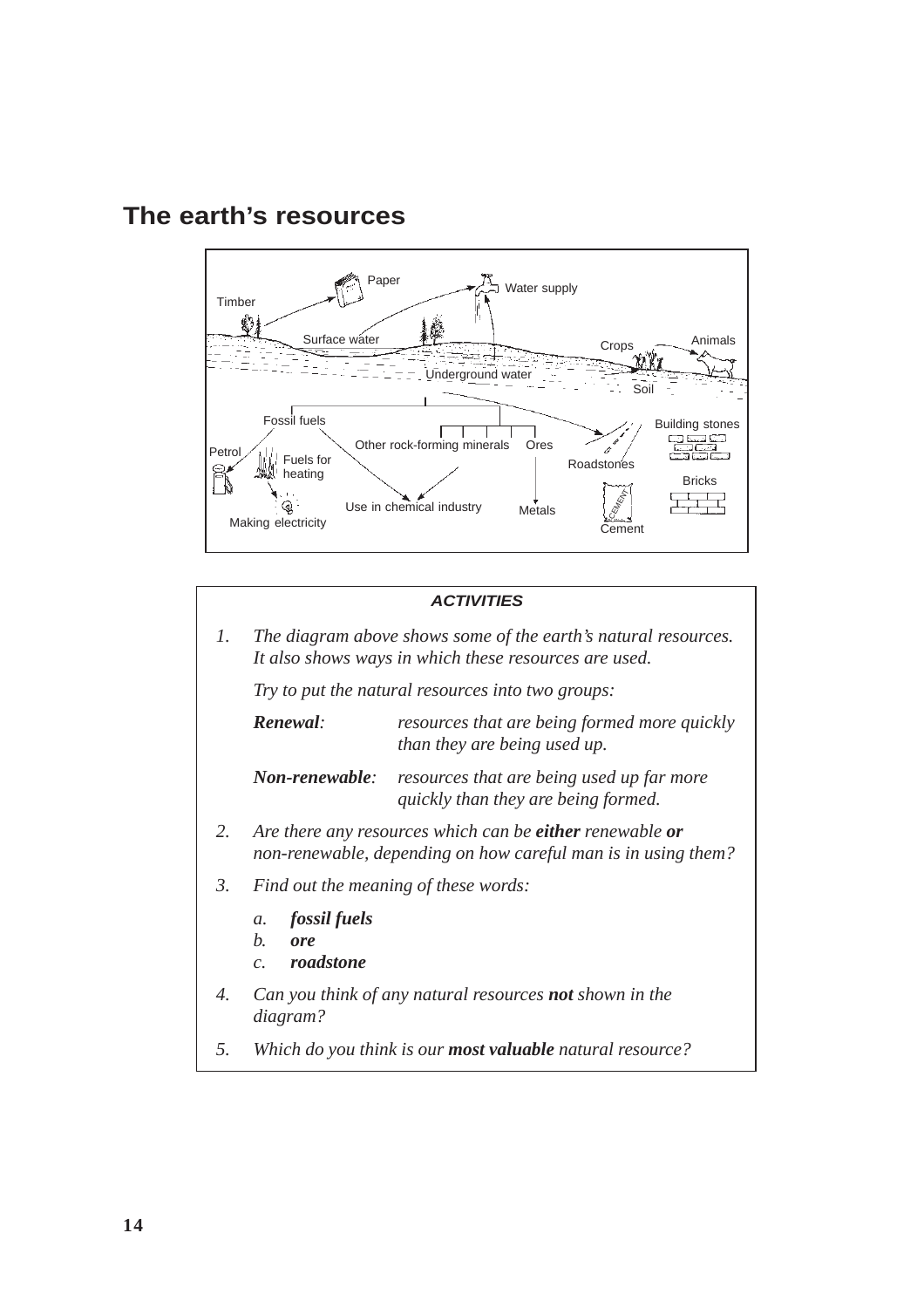- *1. Name three ways of obtaining fresh water apart from catching it when it rains.*
- *2. State all the ways in which fresh water is used in Vanuatu.*
- *3. In which parts of Vanuatu do you think there is the highest water consumption? Why is this?*

#### **Soils**

Soils are made up of tiny pieces of rock, water, air and living things such as plants, animals, insects and bacteria. Soil takes thousands of year to form from the rock underneath, or **parent material**.

Only about 11% of the earth's surface has a covering of soil. This thin soil **mantle**, which is usually less than 50 cm thick, supports all the earth's plant life. It supports all the animals that depend on plants for food. Soil supports all man's crops.

A good agricultural soil should hold roots well without letting them pull out too easily. It should have a number of important minerals containing elements like nitrogen, potassium and phosphorus, which are necessary for plant growth. The ground should not slope too steeply.

**SON EXECUTIVE Humus** челаннымед Topsoil 50 cmSubsoil Parent **Material** 

A typical soil profile

When we clear away the natural vegetation and cultivate crops, we rapidly use up the important minerals in the first few centimetres of topsoil. If we are not careful, the rain will wash away the bare soil on sloping land, and cause **soil erosion**.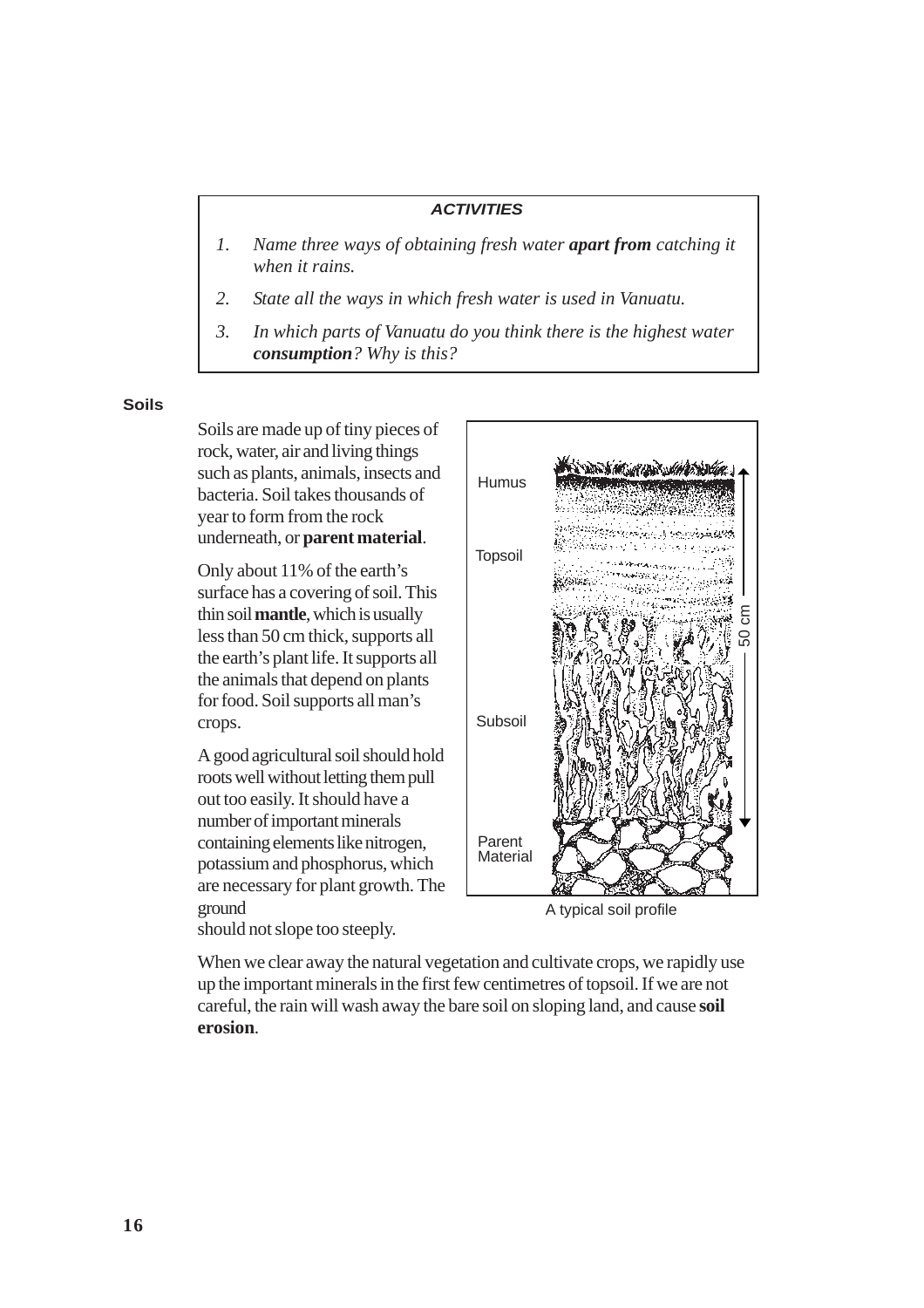- *4. Questions a. to d. refer to the photograph on page 17:*
	- *a. How is man making use of the soil resources of the area shown?*
	- *b. What energy resource is he also using?*
	- *c. What must the farmer do in order to make sure that he gets good yields each year?*
	- *d. In which part of the world do you think the photo was taken?*

#### **Forests**

Forests have been important to man throughout history, but for different reasons.

They are places in which to collect fruit and to hunt wild animals. They are areas which can be cleared for crop cultivation. The trees of the forests provide timber for houses and furniture. The trees can be made into paper. Plants that grow in the forest can be used as medicines. Today, the most important use of forests is as a source of firewood.



As well as yielding many useful products, forests are very valuable in themselves. They protect soils from erosion. They give off oxygen and water vapour into the atmosphere.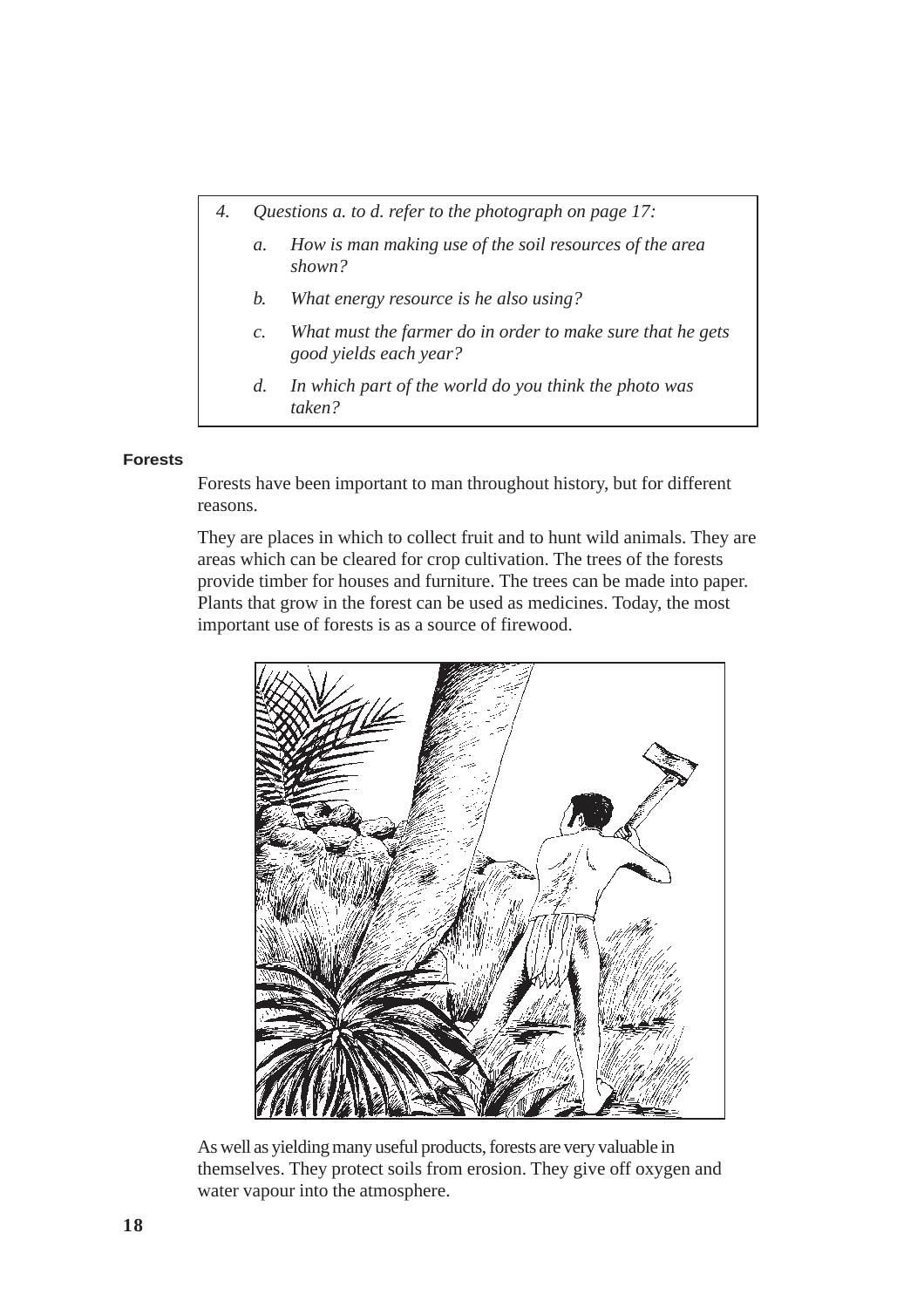



- *1. Name 10 species of wildlife that are hunted by man for food.*
- *2. Suggest other reasons why people wish to hunt and kill wild animals. Give some actual examples.*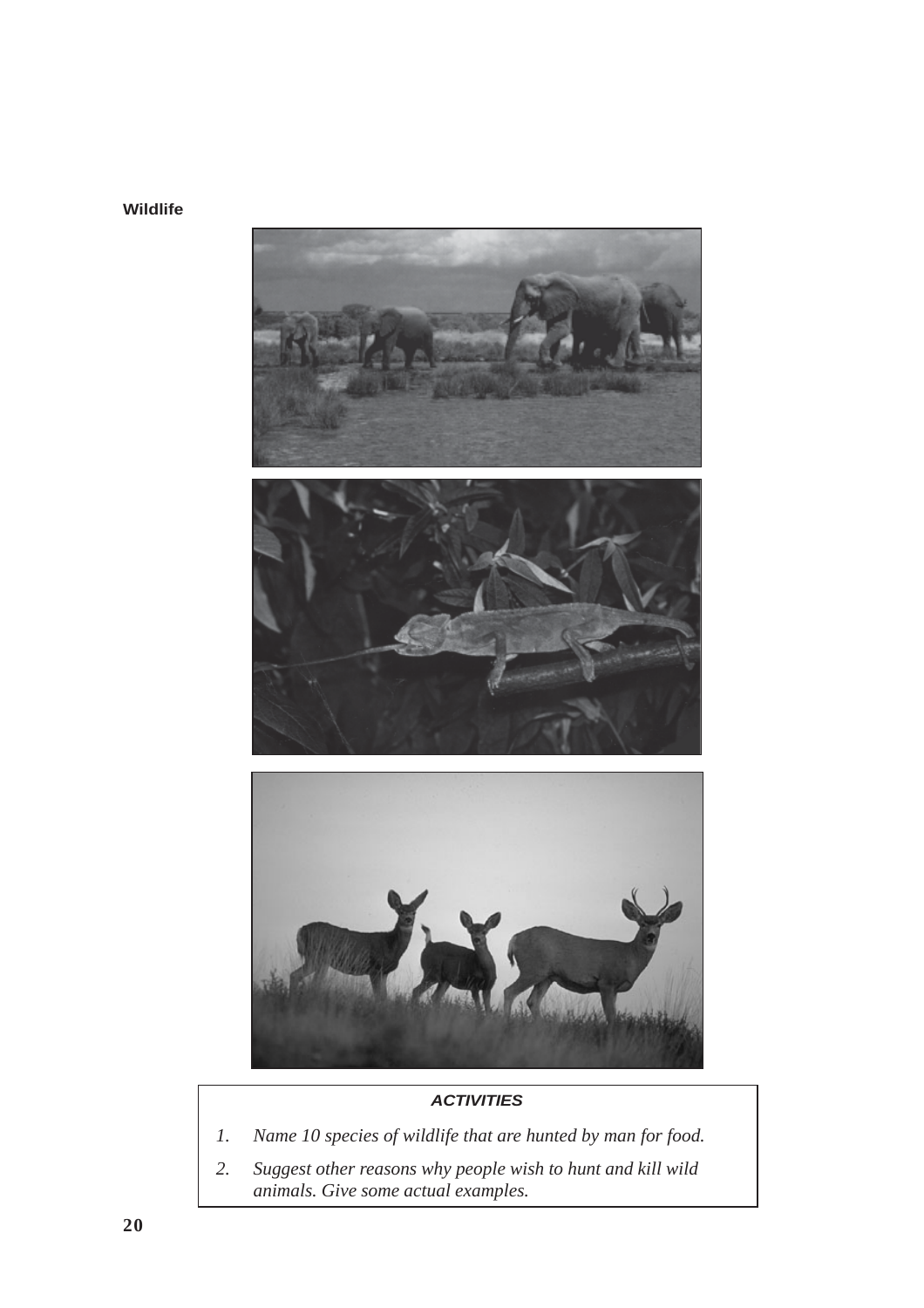Coal is obtained by digging it up from the surface rocks, or by mining it from under the ground.

Petroleum and natural gas are obtained by drilling a hole down to the layer of rock in which they are found. They then rise to the surface. A lot of petroleum and natural gas occurs in the rocks below the oceans, and must be mined from offshore **drilling rigs**. After extraction, petroleum is sent to a **refinery**. Here, it is changed into substances such as petrol, kerosene, diesel oil and bottled gas.

As well as being fuels, petroleum and coal are useful **raw materials**. From them, we can make such things as paint, plastics and clothing.

An offshore drilling rig



#### *ACTIVITIES*

- *1. Why are petroleum and coal called non-renewable resources?*
- *2. List all the ways in which petroleum helps us in our daily lives in Vanuatu.*
- *3. Why do you think that the world's petroleum resources are being exploited so rapidly?*
- *4. Using the map above:*
	- *a. Name the areas 1 to 9. Choose from this list: Middle East, China, USA, Russia, Venzuela, North Sea, Canada, West Africa, North Africa.*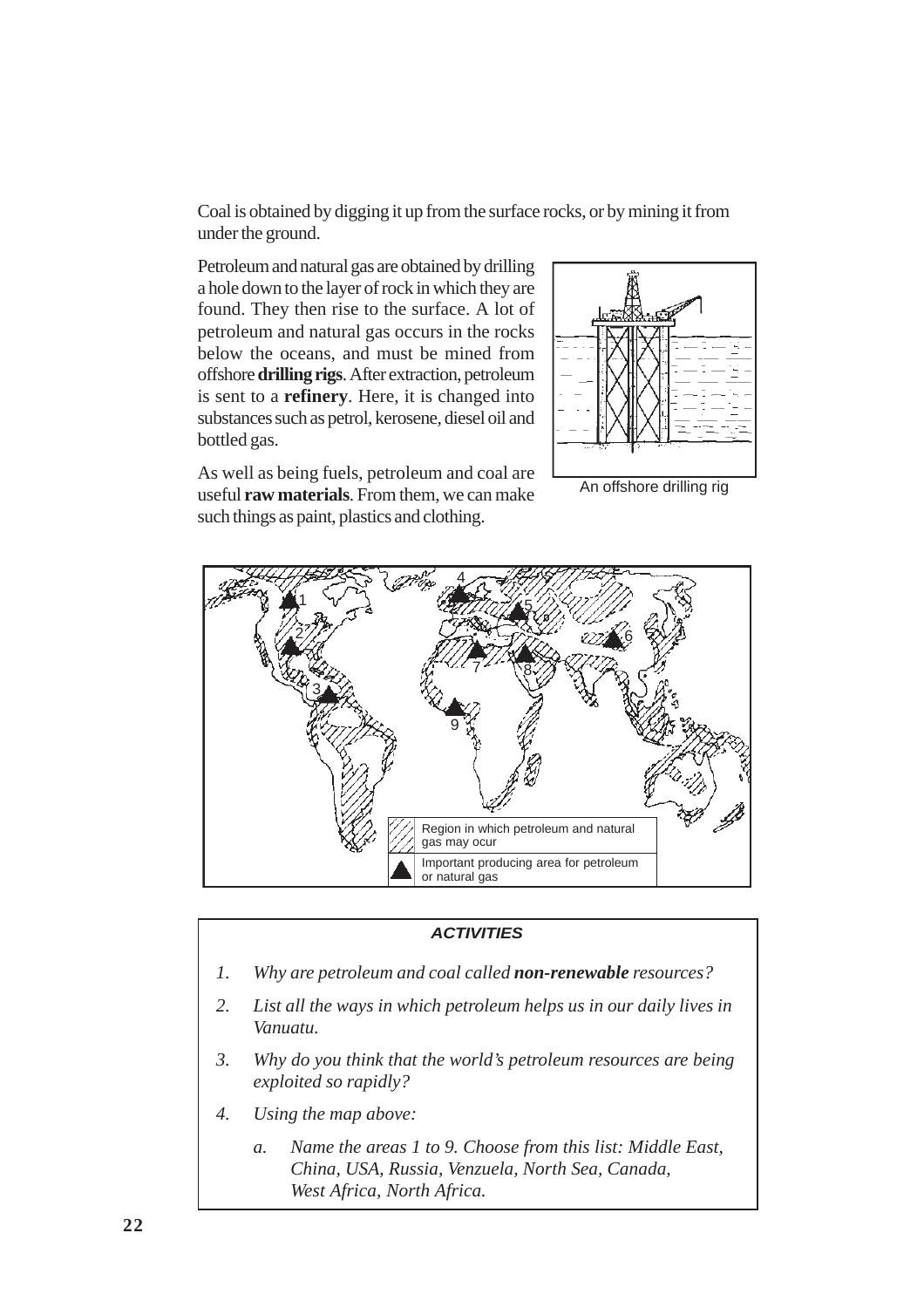

Minerals are non-renewable resources. They are being used up so rapidly that within a few hundred years most of them will disappear altogether!

Mineral resources of Efate and offshore islands

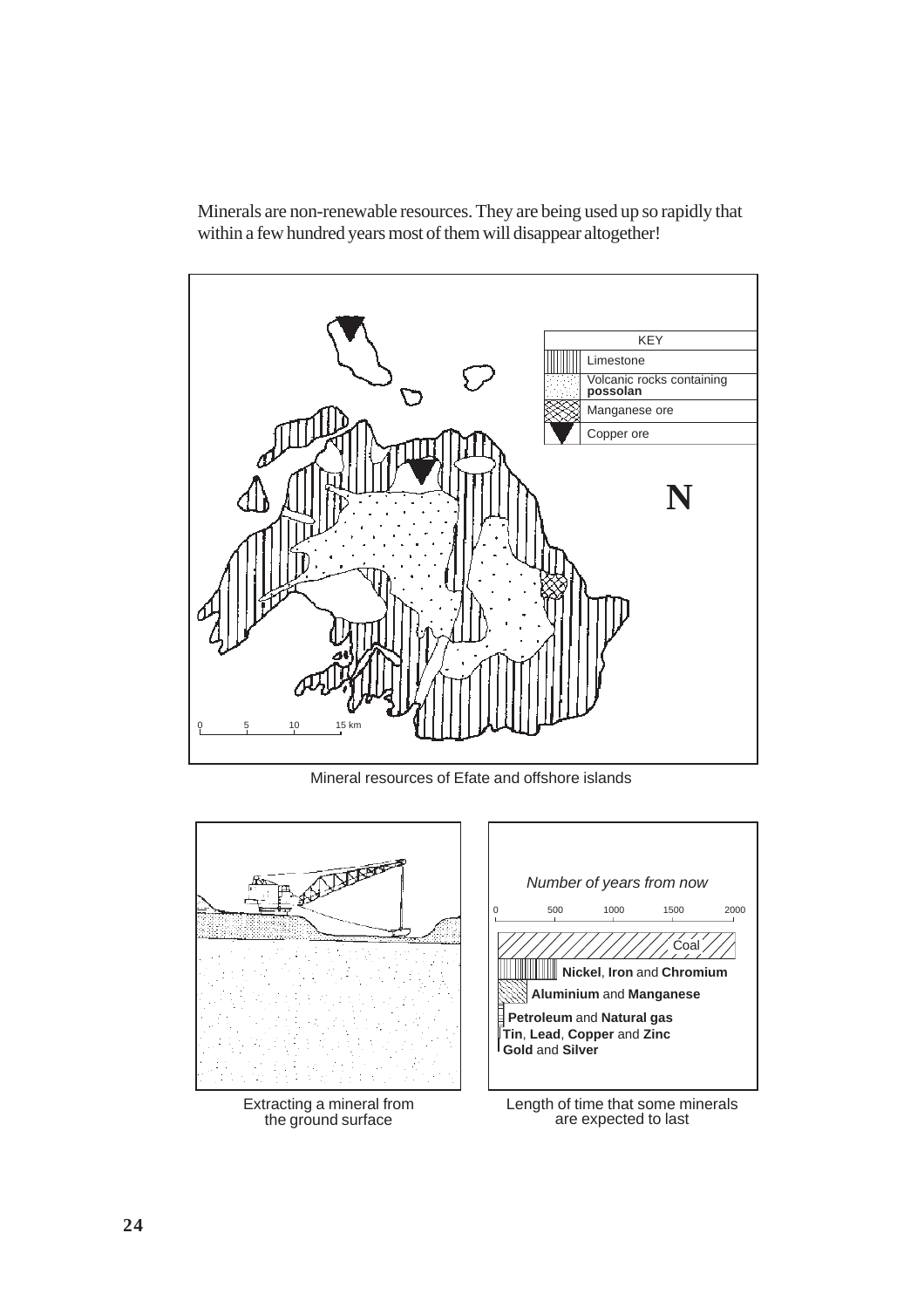#### **Mineral resources**



By marine resources, we mean all natural resources found *in* the sea, *on* the sea bed and *under* the sea bed.

The seas and oceans cover three-quarters of the earth's surface. They contain a great store of food, mainly in the form of fish. As it becomes more and more difficult to feed the world's population using the resources of the land, so more and more attention will be paid to fishing.

But fishing is really a form of hunting. If we are not careful, we will use up our fish resources more quickly than they can reproduce themselves. This has already happened in the case of the whales, which have been hunted for their meat and oil. Whaling began about 200 years ago, and today, these animals are almost **extinct**. The number of other marine mammals such as turtles and dugong gets smaller every year. So do the populations of fish such as sardines and anchovies.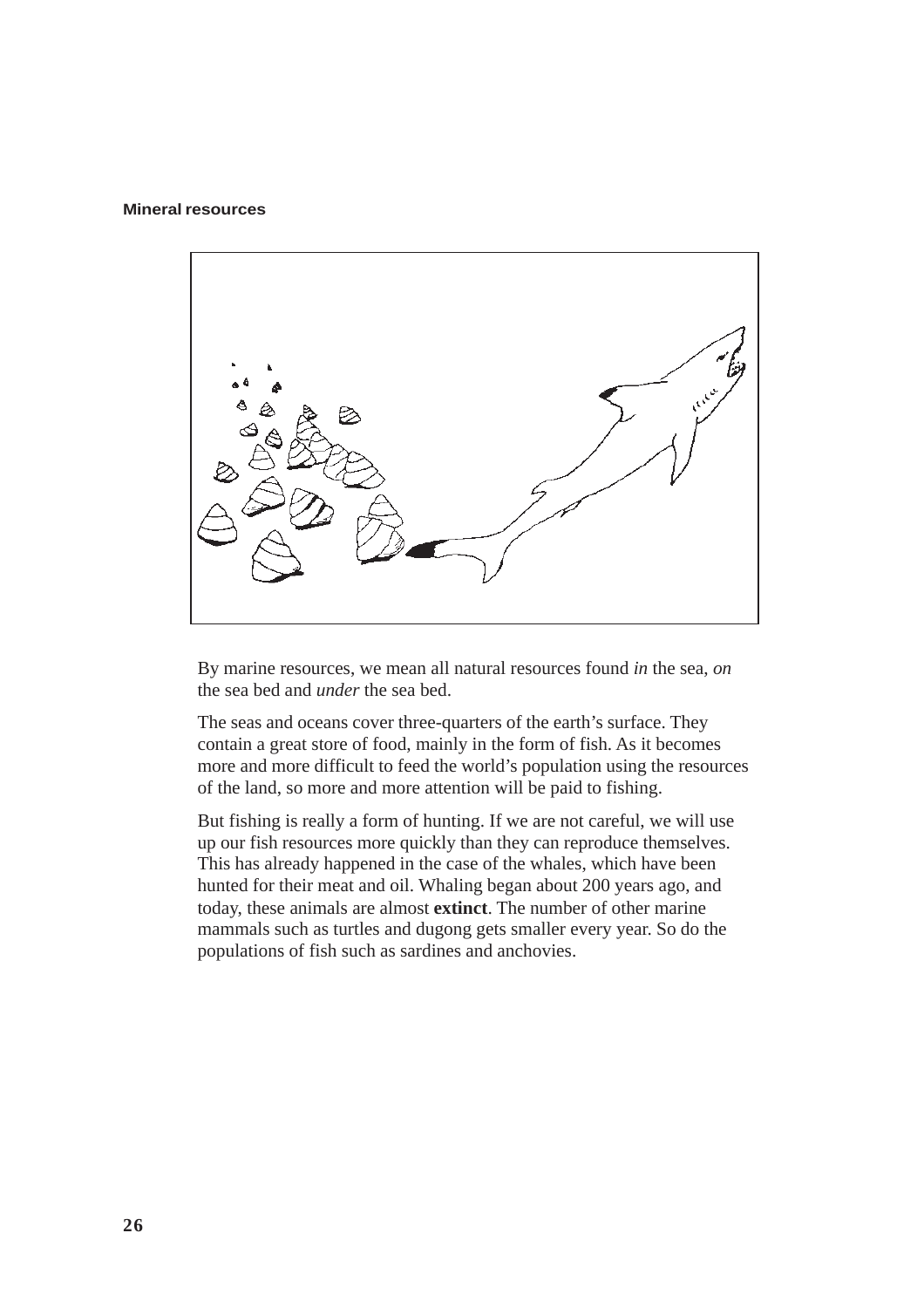

Exclusive economic zones in the South and /central Pacific

- *1. List 10 marine resources of the tropical Pacific islands. Draw a picture of one of these.*
- *2. What is meant by Vanuatu's "exclusive economic zone"? Draw a sketch map to illustrate your answer.*
- *3. Comment on the graph below.*
- *4. What do you think is meant by the term "Fish farming"? Why is it important?*



Number of Blue Whales killed, 1930 - 1980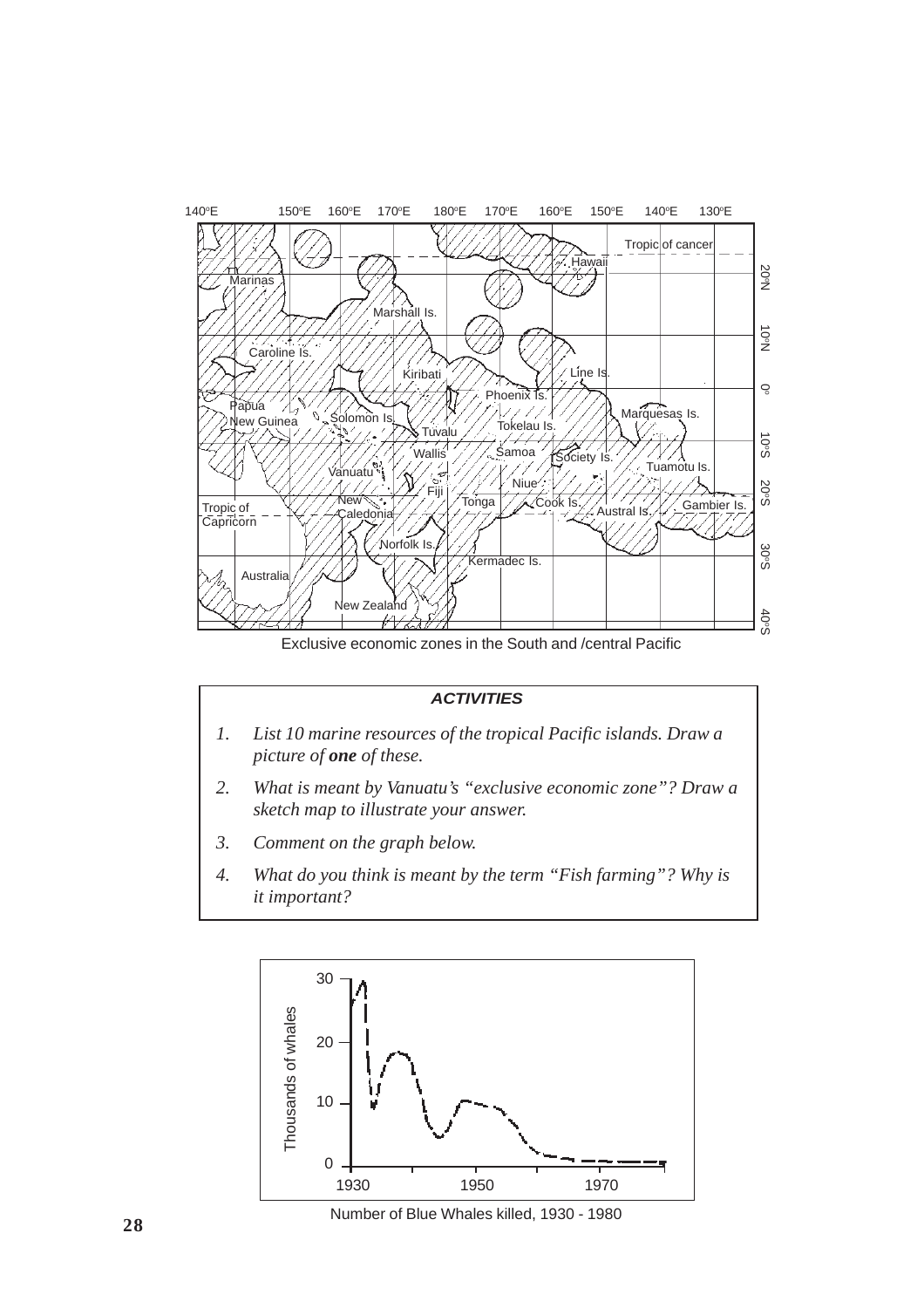*Choose one island of Vanuatu. Make a list of all the natural resources of this island, under three headings:*

- *Resources for farming*
- *Resources for tourism*
- *Resources for secondary industry*

*If there is time, you could draw a large map to locate the resources you have listed.*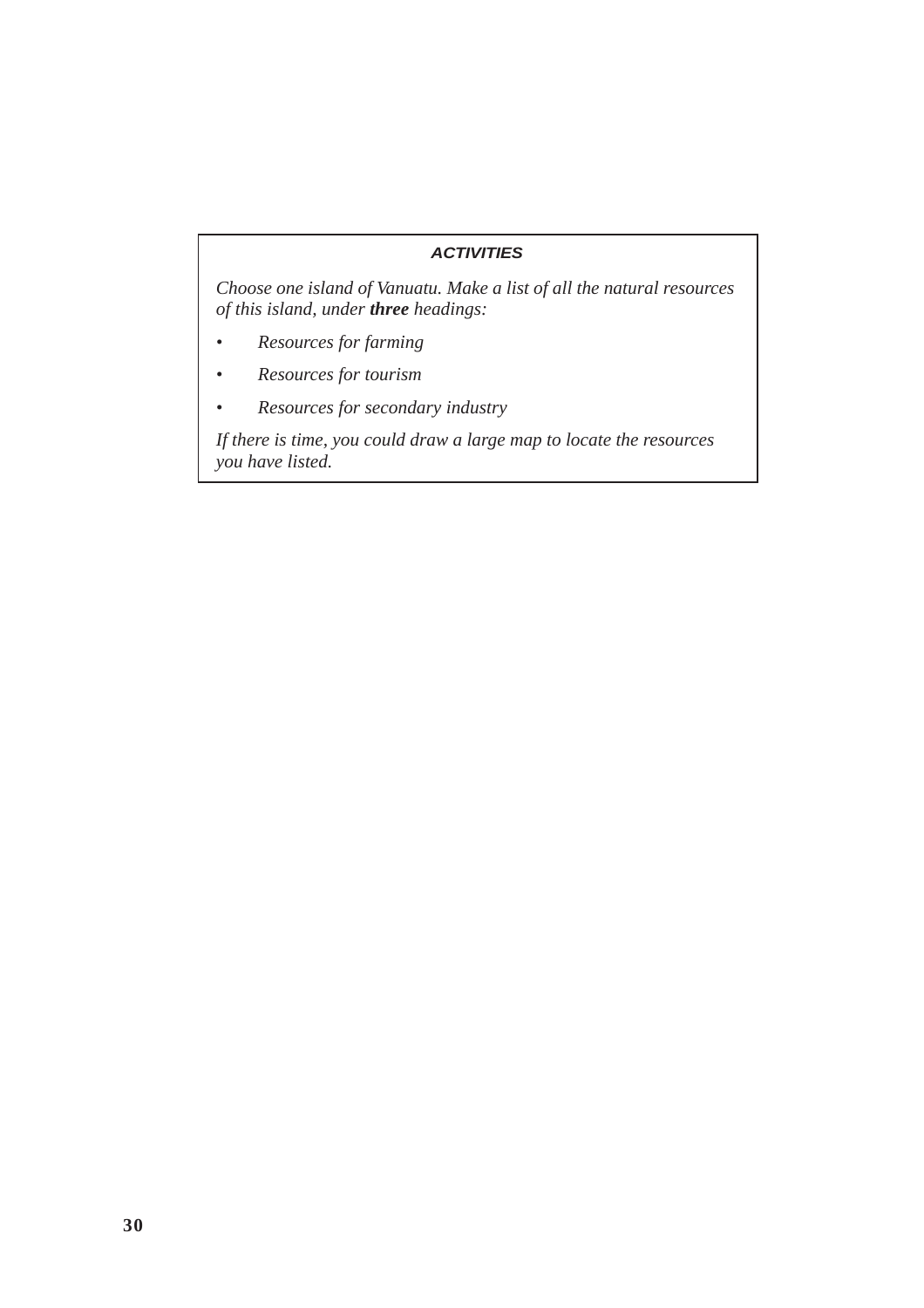# **Using and misusing our environment**

The earth's natural resources are available for man to use in surviving and making a living. In using these resources, man changes the environment. He cuts down trees for timber, plants crops, **domesticates** animals, and builds houses and cities. Often, however, the results of man's activities have not been good, and the environment has been spoilt.

In this section, we shall consider some of the ways in which man has **misused** his environment. Many of these changes happened by accident, but some of them are **deliberate**.

#### **Pollution**

**Pollution** means making something dirty, unpleasant or harmful. In making his living, man often puts substances into the air, water or land that damage the natural resources and spoil the whole environment.



#### **Land pollution**

There are three important ways in which the land resources of the earth are being polluted:

*• From the damage done to the land by mining and secondary industries*

In extracting minerals from the ground surface, the top layers of soil are removed and lost for ever. Rock that is mined but found not to contain ore may be simply dumped on top of the ground as a waste tip. This waste often covers good agricultural land.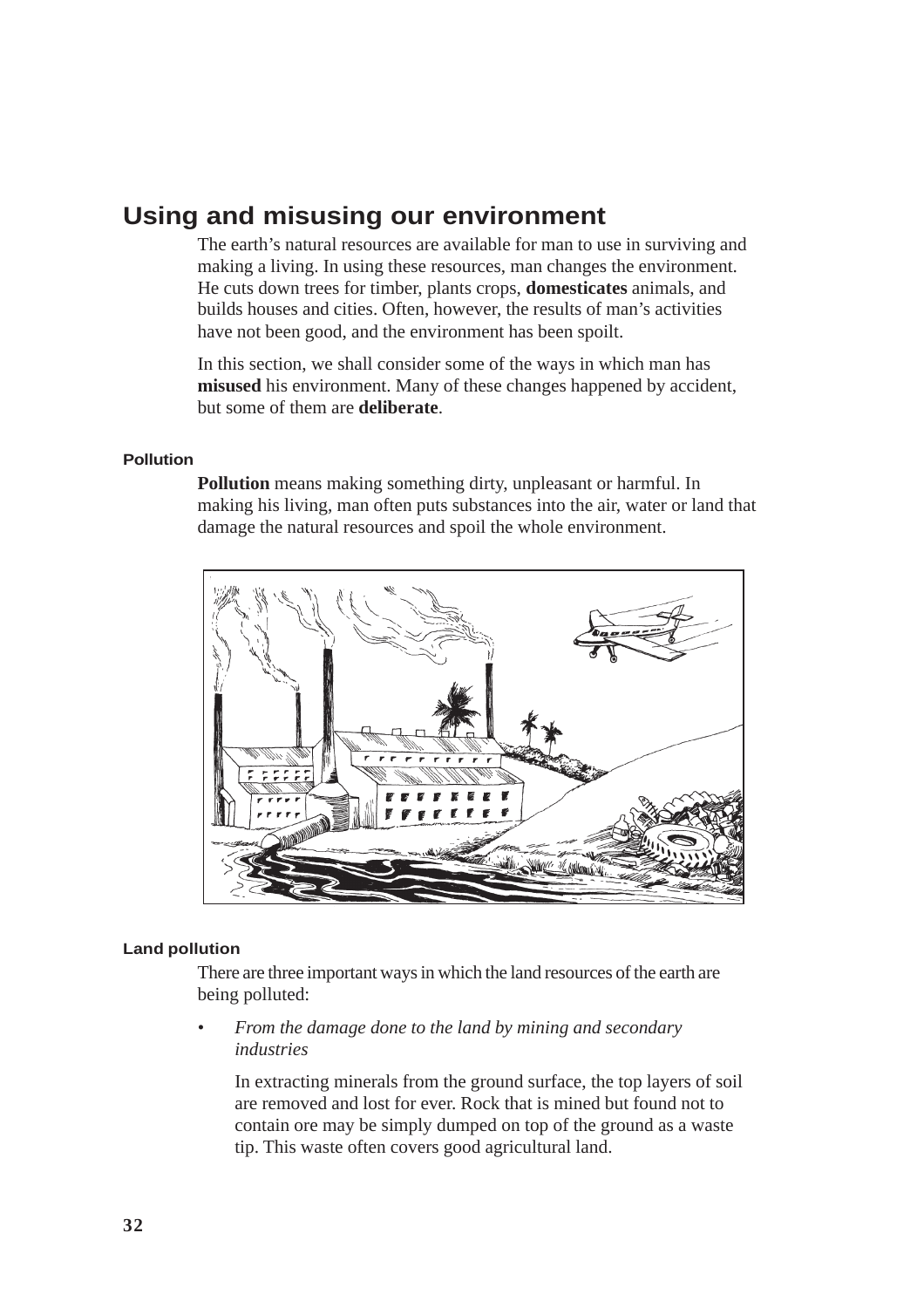In the richer, developed countries of the world, pesticides are often sprayed from an aeroplane. In the Pacific islands, they are usually applied by hand.



Spraying pesticide by hand

#### **Water pollution**

Our main sources of *fresh water* are lakes, rivers and underground water. All of them are easily polluted by the careless actions of man. Settlements and industries are usually situated close to a supply of water, and it is convenient to simply dump waste materials and **sewage** into the nearest river, hoping that they will flow away. But things like soap powder, oil, sewage and industrial chemicals lower the oxygen content of the water, and eventually kill the plants and fish living in the river. They also make the water unfit for drinking.



Diagram showing the ways in which water is polluted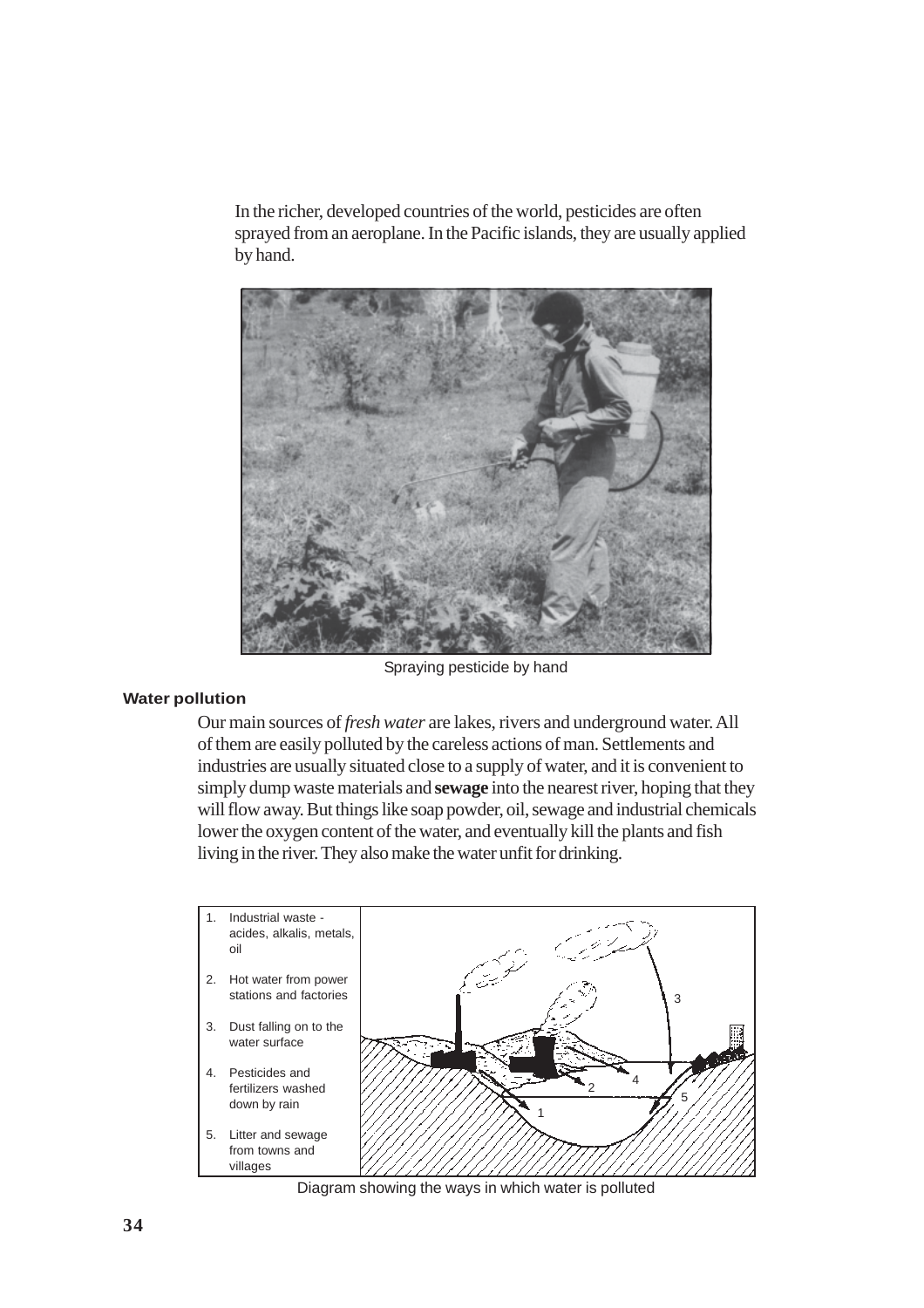

Diagram to show the percentage of air pollution coming from different sources

Pollution from poisonous gases is particularly common in urban areas. In cities like Los Angeles and Tokyo, where there are so many cars, the exhaust fumes, waste gases and water vapour in the atmosphere sometimes combine together to produce **smog**. Walking in smog is like being in wet, smelly smoke. The air stings your eyes and causes coughing, even death.



Smog in Los Angeles

In the richer, developed countries of the world, a new problem that has appeared in recent years is **acid rain**. The burning of fossil fuels has caused the release of large quantities of sulphur dioxide into the atmosphere. This poisonous gas mixes with water vapour and falls down to the earth again as acid rain, which can destroy the leaves and stems of plants and pollute the water over a wide area. In 1984, it was reported that more than one third of West Germany's forests had been destroyed by acid rain.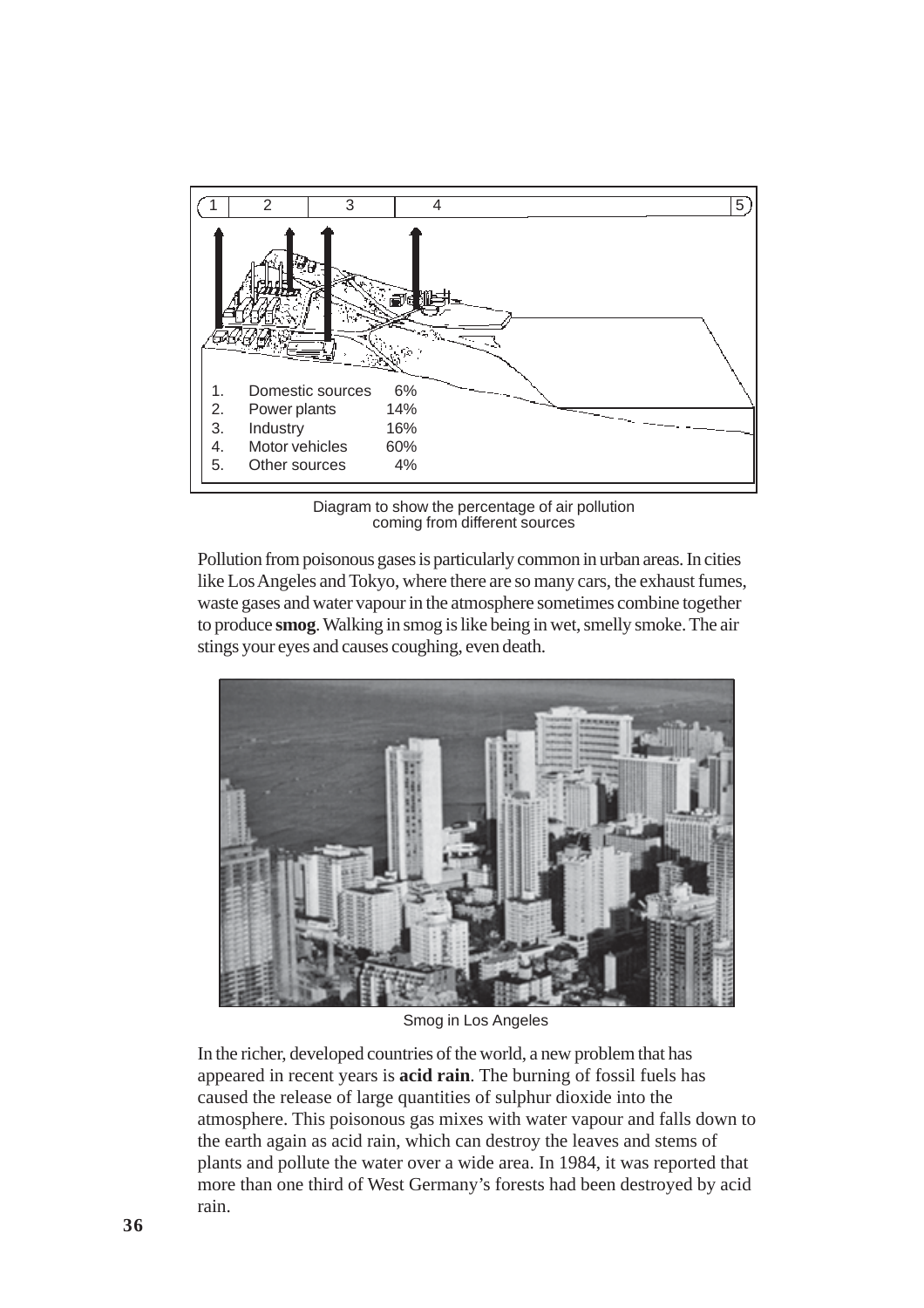- *1. Go for a walk around your school area and make a list of all the examples of pollution that you can find.*
- *2. Copy and complete the following table:*

|                                           |      |             | Water  | Air                   |       |  |  |  |
|-------------------------------------------|------|-------------|--------|-----------------------|-------|--|--|--|
|                                           | Land | Fresh water | Oceans | Gases<br>and<br>smoke | Noise |  |  |  |
| Main causes                               |      |             |        |                       |       |  |  |  |
| Actual example<br>from Vanuatu            |      |             |        |                       |       |  |  |  |
| Actual example<br>from outside<br>Vanuatu |      |             |        |                       |       |  |  |  |

## **Types of pollution**

- *3. Make a list of all the man-made objects in the picture at the top of page 33. Suggest ways in which they may have got there.*
- *4. Can pollution change water resources from being renewable to nonrenewable? Why is this a serious problem for the world?*
- *5. Do you think that most kinds of pollution are accidental or deliberate?*
- *6. Suggest ways in which the different kinds of pollution might be stopped.*
- *7. Explain the meaning of the cartoon shown on the right.*
- *8. Why do the richer, developed countries of the world have greater problems of pollution than the poorer ones?*
- *9. Design a poster to try and persuade other people in your environment to be less noisy!*

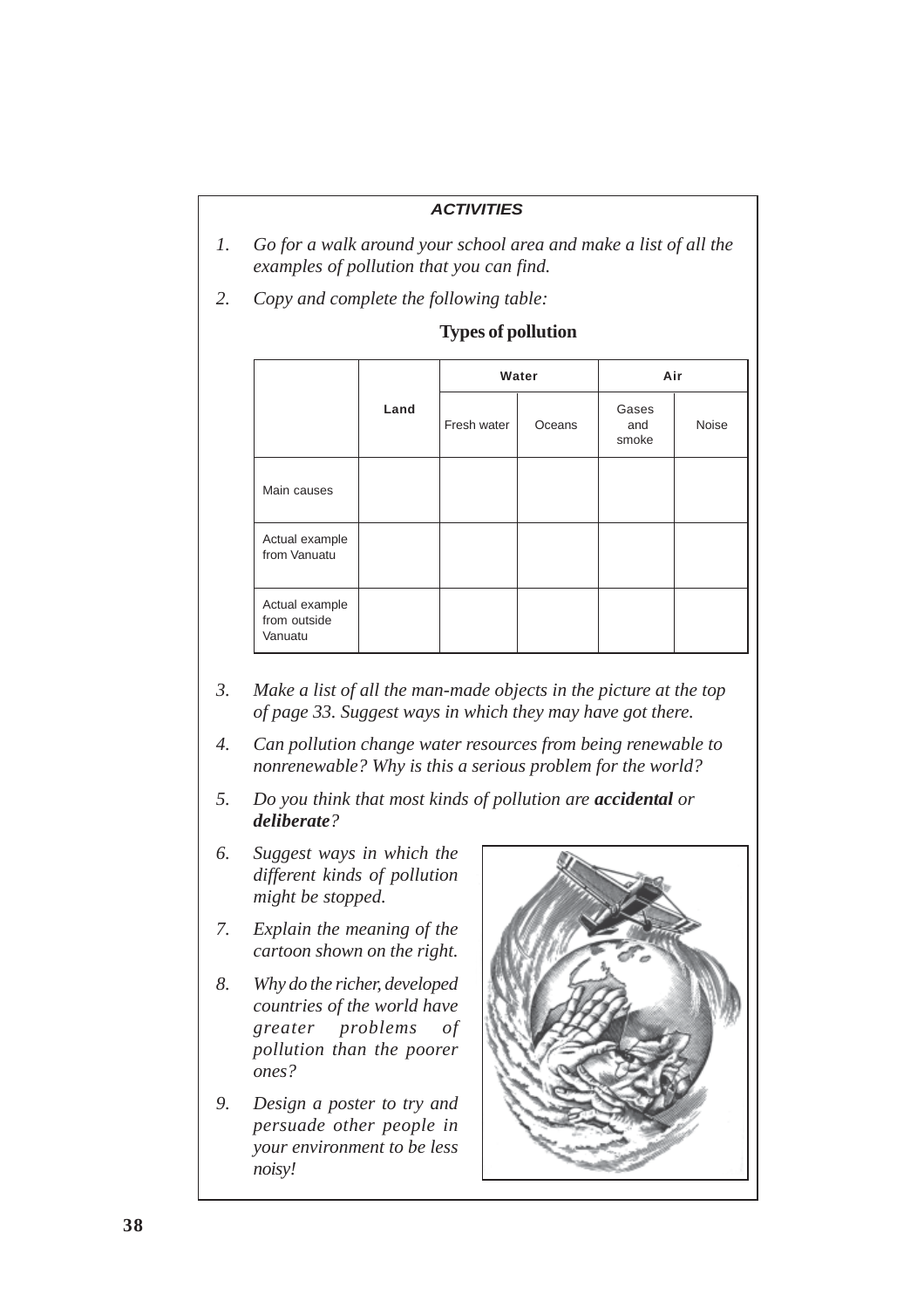#### **Erosion of soil and vegetation**

*Soil erosion* means the loss of topsoil from the land due to the action of wind and rain. It occurs naturally in many places, but it can be greatly increased by the actions of man!

The most common cause of soil erosion is deforestation on sloping land. When trees are removed, there are no roots to hold the soil in place, and the full force of the rain drops can wash it down the slope. One more cause of soil erosion is the continuous growing of the same crop on the same piece of land. Another cause is **overgrazing**, which means the keeping of too many animals in one area.



Removal of natural vegetation can cause soil erosion

If soil erosion is allowed to continue, all soil will eventually be removed, leaving bare rock. The dust and mud can pollute streams and water supplies. They can fill up dams and harbours, and kill coral reefs!

All countries of the world are experiencing soil erosion. The map on the following page shows how much of the USA is already suffering from this problem. In the Pacific islands, the destruction of soil resources is occuring rapidly. Studies on the island of Niue show that about 45% of the total land surface has now been spoilt. On small islands with very few resources, such a loss is of great importance.



Soil erosion in New Caledonia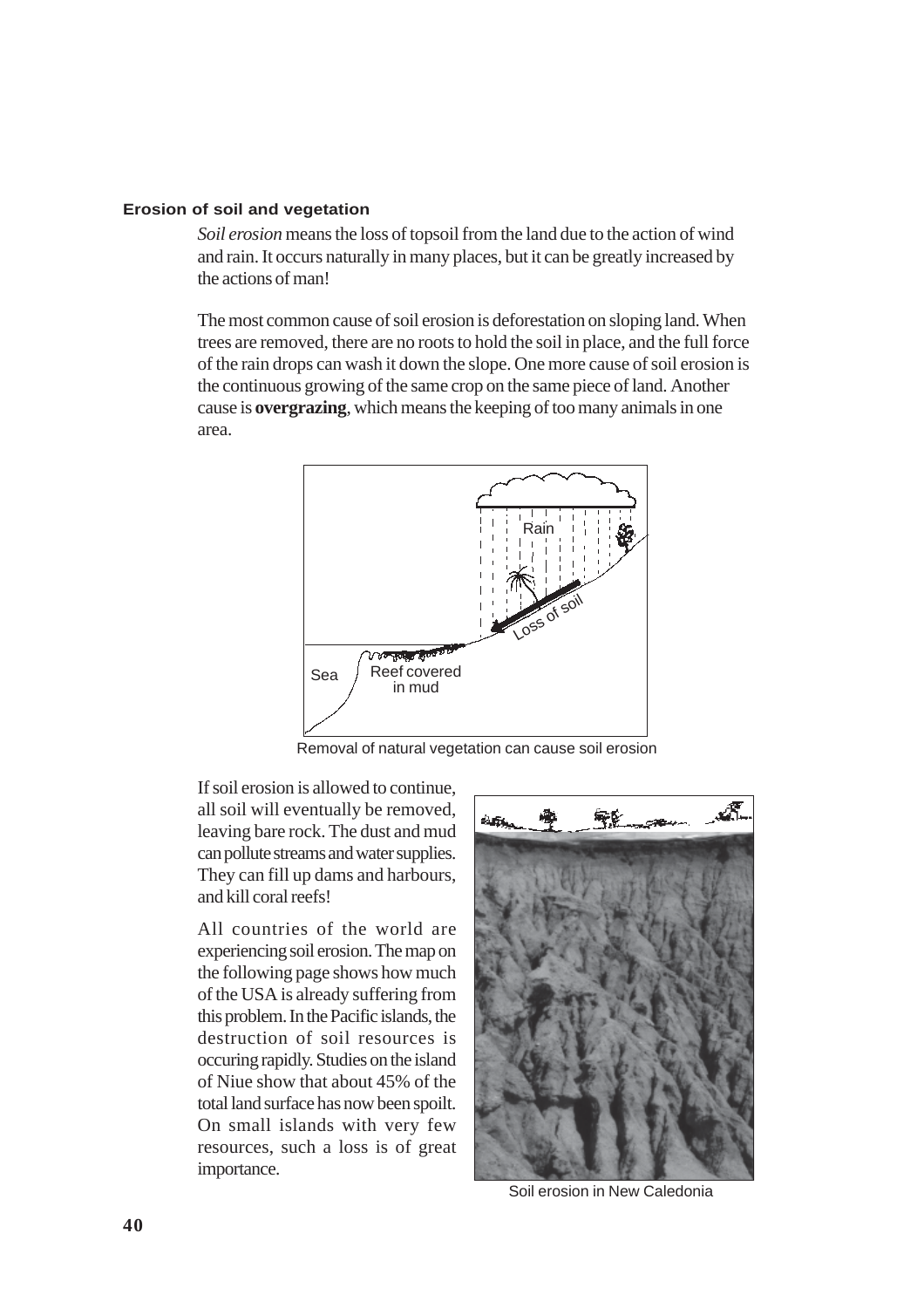# **Misuse of the environment in the Pacific islands**

The table below shows some of the ways in which people in different Pacific islands are misusing their environment. If the misuse is shown by a large circle  $(\bigcirc)$ , this means that resources have already been affected, or are being spoiled or destroyed at present. A medium-sized circle  $\circ$  means that the problem could occur in the future. A dot  $\ddot{\bullet}$  means that the problem is not likely to happen.

|                                                                         | <b>Island Group</b>                                                                                               |       |   |             |      |           |           |           |           |                         |           |     |         |           |       |           |           |                                                       |               |                  |
|-------------------------------------------------------------------------|-------------------------------------------------------------------------------------------------------------------|-------|---|-------------|------|-----------|-----------|-----------|-----------|-------------------------|-----------|-----|---------|-----------|-------|-----------|-----------|-------------------------------------------------------|---------------|------------------|
| Misuse of the<br>environment                                            | Samoa<br>American                                                                                                 | Cooks | 定 | French Poly | Guam | Hawaii    | Kiribati  | Marshalls | Nauru     | Caledonia<br><b>New</b> | Niue      | PNG | Pohnpei | Solomons  | Tonga | Truk      | Tuvalu    | Vanuatu                                               | Wallis-Futuna | Samoa<br>Western |
| Soil destruction                                                        |                                                                                                                   |       |   |             |      |           | $\bullet$ |           |           |                         |           |     |         |           |       | O         | $\bullet$ |                                                       |               |                  |
| Deforestation                                                           |                                                                                                                   |       |   |             |      |           | O         |           |           |                         | O         |     |         |           |       |           | О         |                                                       | О             |                  |
| Overgrazing                                                             | $\bullet$                                                                                                         |       |   |             |      |           | $\bullet$ |           |           |                         |           |     |         |           |       | ?         | ٠         |                                                       | O             | $\circ$          |
| Loss of animal and<br>plant species                                     | О                                                                                                                 |       | О |             |      |           | О         | О         |           |                         | О         |     | О       | O         |       | О         | $\bullet$ |                                                       | O             | О                |
| Loss of traditional<br>farming techniques                               |                                                                                                                   |       |   |             |      |           |           |           |           |                         | O         | O   | O       | $\circ$   |       | $\circ$   |           | O                                                     | $\circ$       | $\circ$          |
| Loss of marine<br>resources                                             | O                                                                                                                 |       |   | O           | О    | $\bullet$ |           |           | О         | О                       | О         |     |         |           | О     |           |           |                                                       | ?             | О                |
| Destruction of<br>land by mining                                        | ٠                                                                                                                 |       |   | $\circ$     |      | $\bullet$ |           |           |           |                         | $\bullet$ |     |         | О         | ٠     |           |           |                                                       |               | $\bullet$        |
| Spoiling of envir-<br>onment by tourism                                 | О                                                                                                                 | O     | О | O           |      |           | $\bullet$ | ∩         | $\bullet$ | О                       | $\bullet$ |     | О       | $\bullet$ | О     | $\bullet$ |           | ٠                                                     | $\bullet$     | О                |
| Air. Sea and<br>water pollution                                         |                                                                                                                   |       |   |             |      |           |           |           |           |                         | $\bullet$ |     | O       |           |       | $\circ$   |           | $\circ$                                               | ?             |                  |
| Pollution by testing<br>of nuclear weapons                              | О                                                                                                                 | O     | О |             | О    | О         |           |           | О         | О                       | О         | O   | O       | $\circ$   | О     | O         | О         | O                                                     | О             | О                |
| Use of pesticides                                                       |                                                                                                                   |       |   |             |      |           |           |           |           |                         | O         |     |         | $\circ$   | О     |           |           | О                                                     |               | O                |
| Rapid growth<br>of towns                                                | ∩                                                                                                                 |       |   |             |      |           |           |           |           |                         |           | О   | ∩       | О         |       | ∩         |           | ∩                                                     | ∩             | О                |
| Already happening<br>Possible problem<br>No real problems<br>$\bigcirc$ |                                                                                                                   |       |   |             |      |           |           |           |           |                         |           |     |         |           |       |           |           |                                                       |               |                  |
|                                                                         |                                                                                                                   |       |   |             |      |           |           |           |           |                         |           |     |         |           |       |           |           | <b>ACTIVITIES: WITH REFERENCE TO THE ABOVE TABLE:</b> |               |                  |
|                                                                         |                                                                                                                   |       |   |             |      |           |           |           |           |                         |           |     |         |           |       |           |           |                                                       |               |                  |
|                                                                         | Find all the islands on a map of the Pacific.<br>а.                                                               |       |   |             |      |           |           |           |           |                         |           |     |         |           |       |           |           |                                                       |               |                  |
|                                                                         | Which environmental problems are affecting Vanuatu at present?<br>b.<br>Which may become important in the future? |       |   |             |      |           |           |           |           |                         |           |     |         |           |       |           |           |                                                       |               |                  |
| $\mathcal{C}$ .                                                         | Which island groups are experiencing the <b>greatest</b> misuse of the<br>environment?                            |       |   |             |      |           |           |           |           |                         |           |     |         |           |       |           |           |                                                       |               |                  |
| d.                                                                      | Which environmental problems are already affecting 75% or<br>more of the islands shown in the table?              |       |   |             |      |           |           |           |           |                         |           |     |         |           |       |           |           |                                                       |               |                  |
| е.                                                                      | Why do you think that Niue, Wallis and Futuna have fewer<br>environmental problems than other islands?            |       |   |             |      |           |           |           |           |                         |           |     |         |           |       |           |           |                                                       |               |                  |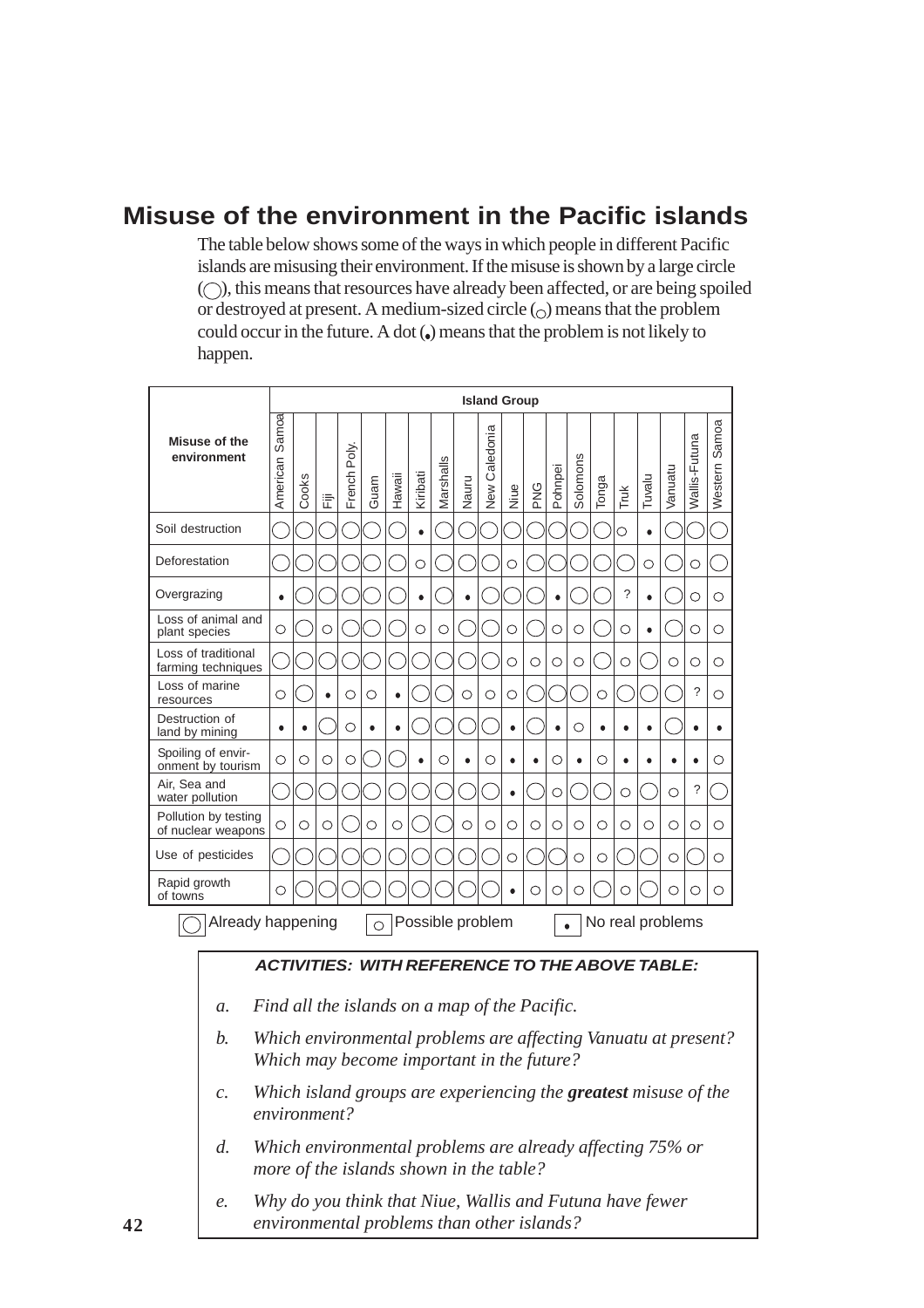# **Earth and man**

Planet earth is a huge ball with a diameter of 12,800 km, made up of rocks, water and air. It spins on its own **axis**, taking 24 hours to turn around once. Our earth also makes another kind of movement. It travels around the sun, taking one year to make a complete **orbit**. The earth is approximately 150 million km from the sun.



Since the earth travels through space, we can think of it as a large spaceship. The resources of this "spaceship" must support the whole human race.

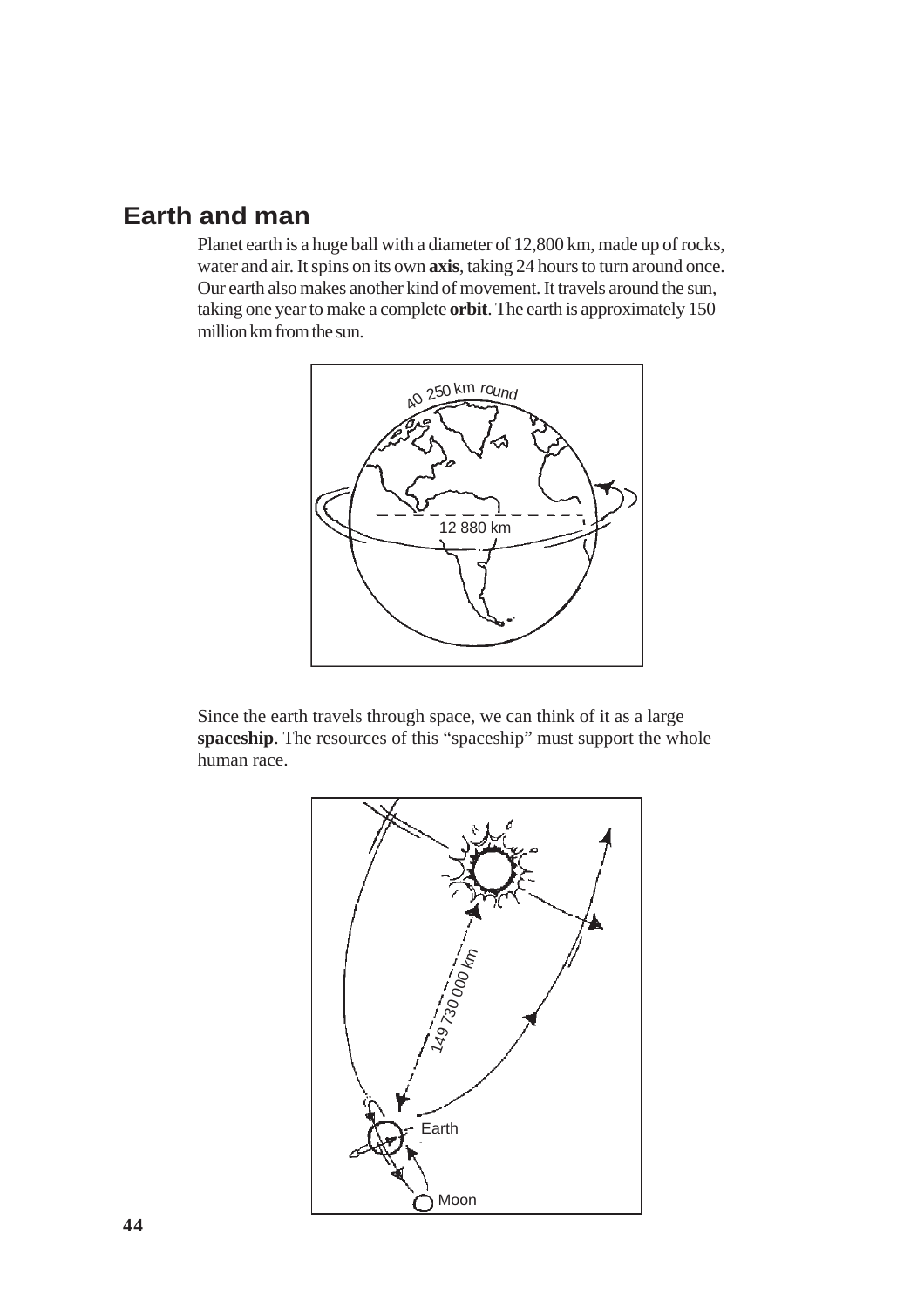In modern times, the world population has been growing very rapidly. This is mostly due to greater food supplies and better health. The graph on page 45 shows how quickly the population has grown since 1950. We can say that there has been a population "explosion".

At present, the world population increases by about 75 million people every year. It is doubling every 35 years.

But the size of the earth's land area remains the same - 39,000,000 km2 . In 1950, the density of population was 57 persons for every  $km^2$  of land. But by the year 2000, there will be 167 persons to share 1 km<sup>2</sup> of land!



World density of population

The distribution of the world's population is very uneven. You can see this in the map below and in the pie-charts on page 47. About half of the human race lives in South and East Asia.



World distribution of population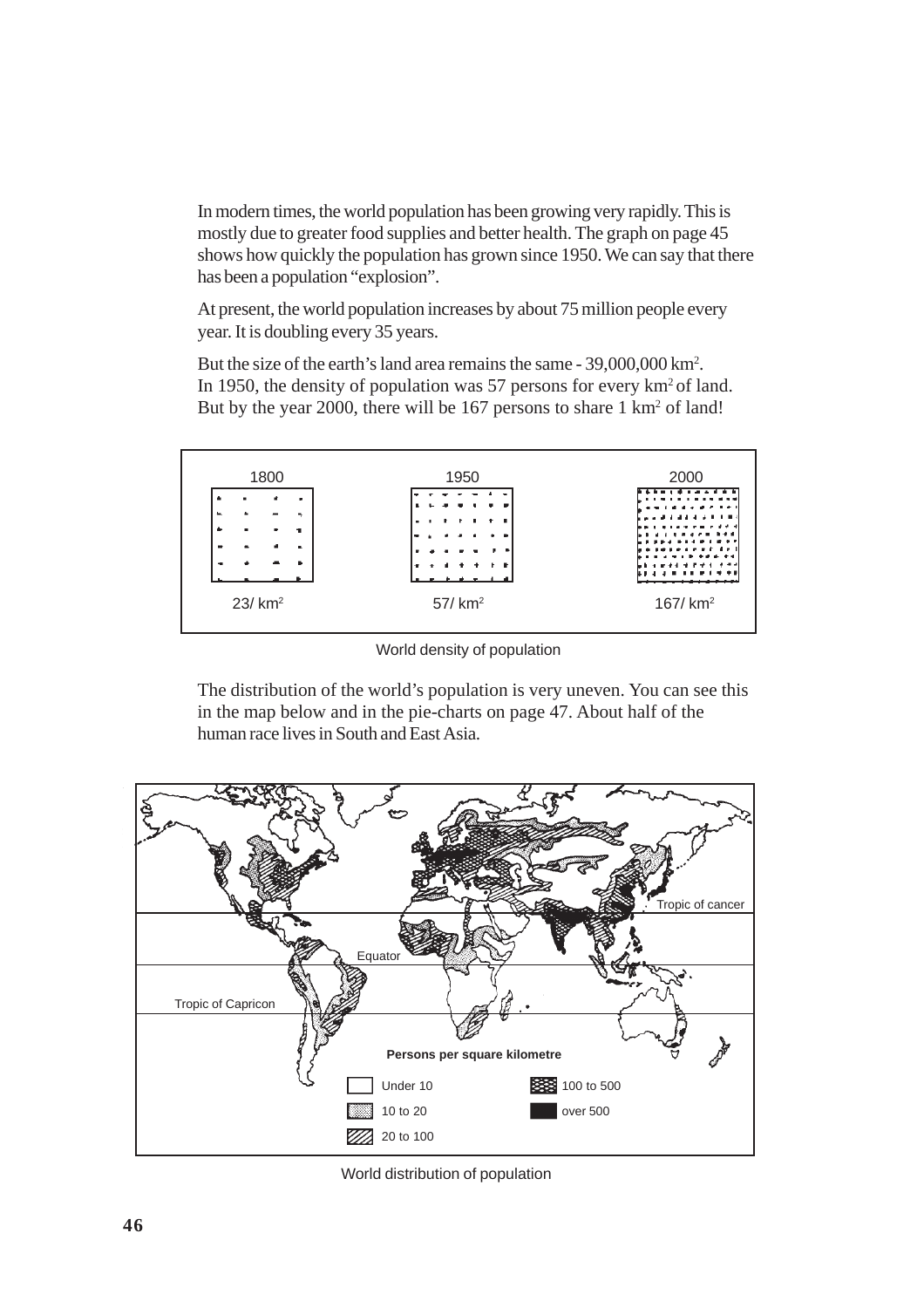

The countries which are short of food are the poorer, **developing** nations of Asia, Africa and South America. It is in these countries that the population is increasing the fastest.



This diagram on the following page shows the difference in food supplies between the richer countries of the world (sometimes called the "North") and the poorer or **developing countries** (the "South"). The black sacks show **cereal** production, which is about the same in the South as in the North. Each black figure means 100 million people. The South has about 3 times as many people as the North. In which area do the people get more to eat - the South or the North?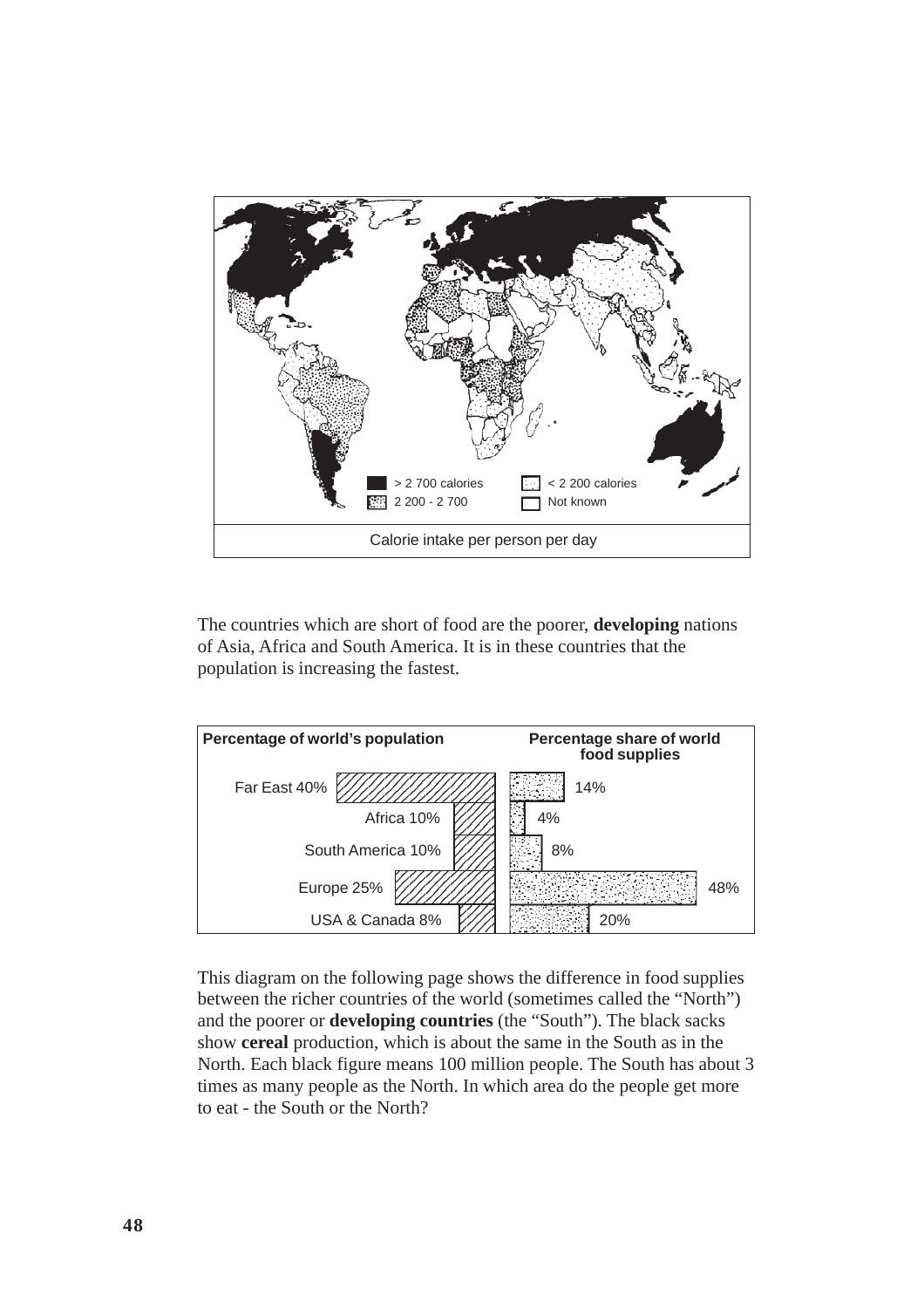- Use intercropping and crop rotation.
- Use natural fertilizers and methods of pest control.
- Use breeds of plants and animals that give higher yields.
- Give better agricultural education.
- *•* Reduce population growth in poorer countries. This is done by encouraging people to have smaller families.
- Ask the richer countries to consume fewer resources and to share their wealth with the poorer countries.

- *1. Why do we say that the earth is like a spaceship?*
- *2. Give two reasons why the resources of "spaceship earth" are rapidly disappearing at present.*
- *3. Draw an ordinary line graph to show the growth of world population since 1500. Use a vertical scale of 1 cm to 500 million people.*
- *4. Continents of the world*
	- *a. Copy the map below. Then complete a key to the continents of the world using the names shown in the diagram at the top of page 47.*

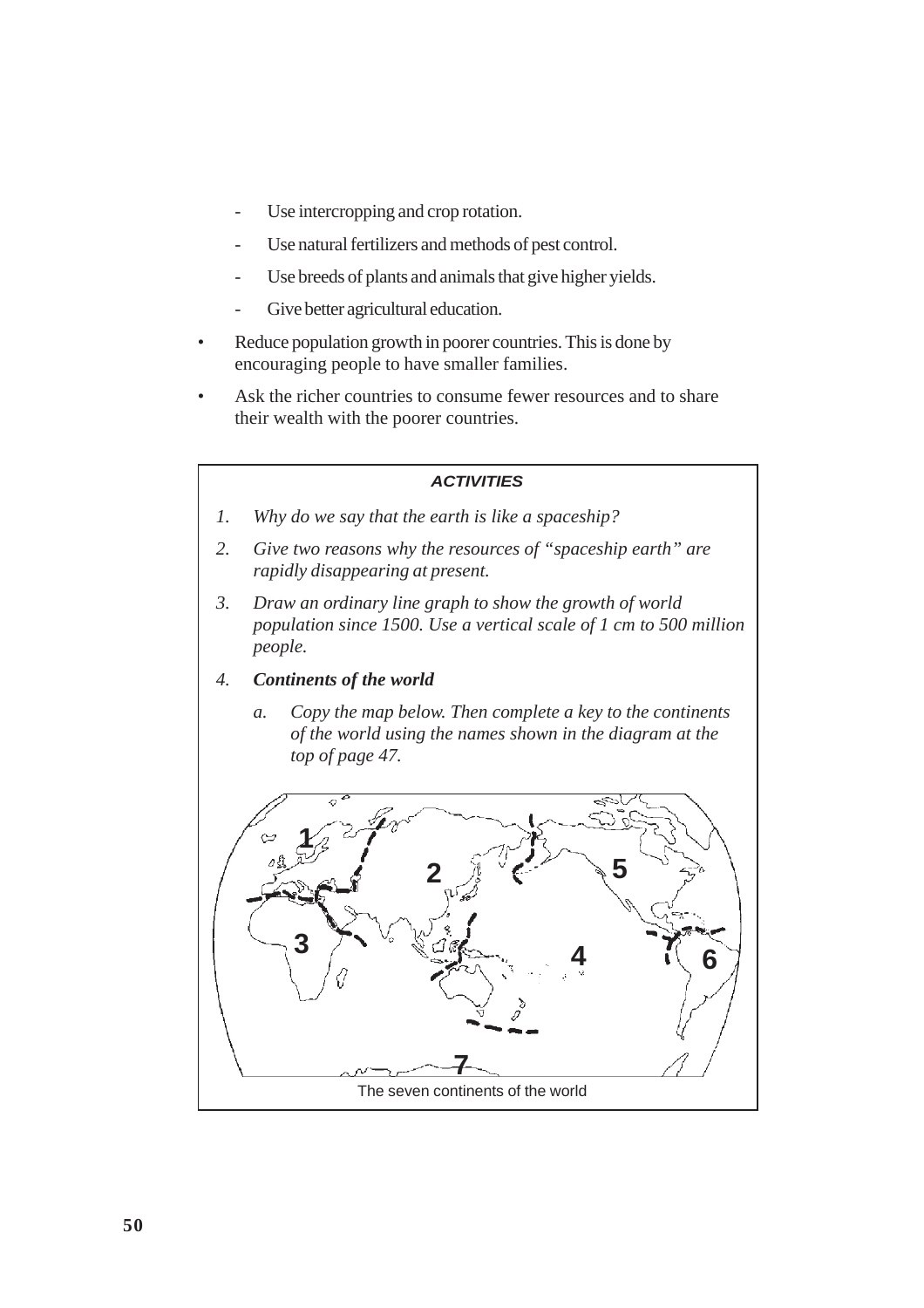As with food, the real problem is that the earth's resources are not being consumed fairly. The richer industrial nations are using more enormous quantities of oil, iron ore, timber and agricultural products from the poorer, developing parts of the world. The developing countries try to develop their own resources, but they have less money to do so, and their populations are increasing more rapidly.

The consumption of forests, soils and minerals has already been mentioned. Here are two more examples of the pressure that is being put on our resources.

The following diagram shows how our *consumption of energy* has greatly increased since the Industrial Revolution. Remember that at present, most of our energy is obtained by *burning* our resources of timber and fossil fuels.



The information on the following page shows the *species of wildlife that are now in danger of extinction*, or are already extinct. They have been endangered by over-hunting, pollution, or man-made changes to their environment.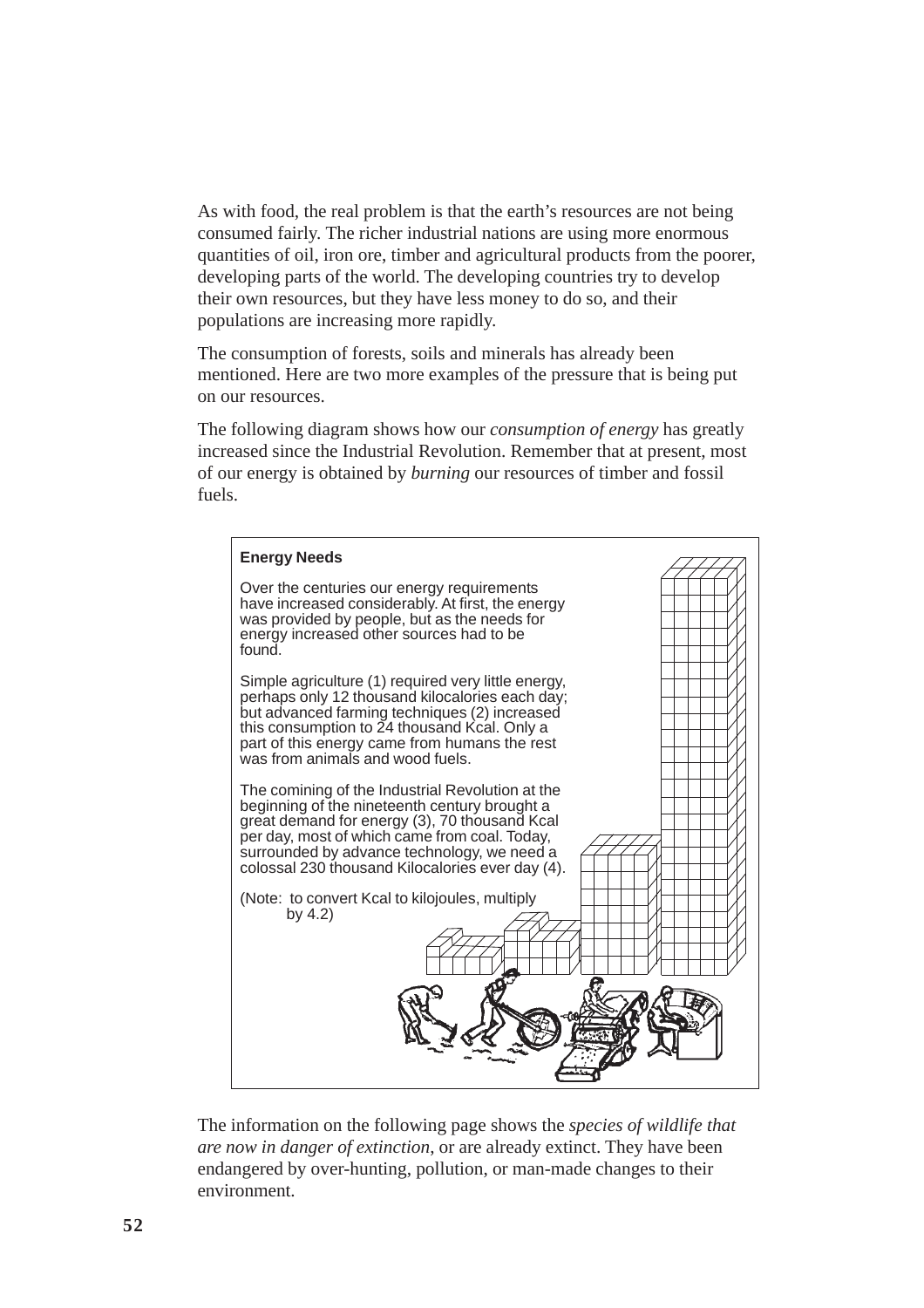- *1. Copy the diagram at the bottom of page 51. Then explain what it means.*
- *2. a. Why do we use up so much more energy today than in the past?*
	- *b. Which parts of the world consume the most energy? Why is this?*
- *3. Give three reasons why many species of wildlife are in danger today.*
- *4. The class should divide into pairs. Each pair should find out about one species of wildlife that is disappearing today - where it lives and why it is in danger. A short report should then be given to the rest of the class.*

|                             |              | Surface ares (km <sup>2</sup> ) | <b>Population</b><br>(1979) |         |                                |  |
|-----------------------------|--------------|---------------------------------|-----------------------------|---------|--------------------------------|--|
| <b>Isand</b>                | <b>Total</b> | Cultivable<br>area              | Area already<br>cultivated  | Total   | Density<br>per km <sup>2</sup> |  |
| <b>Torres</b>               | 121          | 98                              | 11                          | 317     | 2.6                            |  |
| West Banks <sup>1</sup>     | 700          | 178                             | 72                          | 2 0 2 7 | 2.9                            |  |
| East Banks <sup>2</sup>     | 61           | 37                              | 34                          | 2614    | 42.8                           |  |
| Espiritu Santo <sup>3</sup> | 4 2 4 8      | 1831                            | 725                         | 19423   | 4.6                            |  |
| Malakula                    | 2053         | 836                             | 235                         | 15 1 63 | 7.4                            |  |
| Maewo                       | 300          | 103                             | 20                          | 1822    | 6.1                            |  |
| Ambae                       | 399          | 173                             | 150                         | 7754    | 19.4                           |  |
| Pentecost                   | 499          | 185                             | 135                         | 9 3 6 1 | 18.8                           |  |
| Ambrym                      | 666          | 135                             | 130                         | 6 1 7 6 | 9.3                            |  |
| Paama-Lopevi                | 60           | 24                              | 30                          | 2 2 2 8 | 37.1                           |  |
| Epi                         | 446          | 173                             | 88                          | 2579    | 5.8                            |  |
| Shepherd <sup>4</sup>       | 86           | 59                              | 53                          | 4 4 4 4 | 51.7                           |  |
| Efate <sup>5</sup>          | 923          | 600                             | 105                         | 19819   | 21.5                           |  |
| Erromango                   | 887          | 203                             | 10                          | 932     | 1.0                            |  |
| Tanna-Aniwa                 | 569          | 319                             | 300                         | 15717   | 27.6                           |  |
| Aneityum-Futuna             | 171          | 17                              | 16                          | 857     | 5.0                            |  |
| Total                       | 12189        | 4971                            | 2 1 1 4                     | 111 251 | 9.1                            |  |

*5. Study the table below, and then answer questions a. to d.:*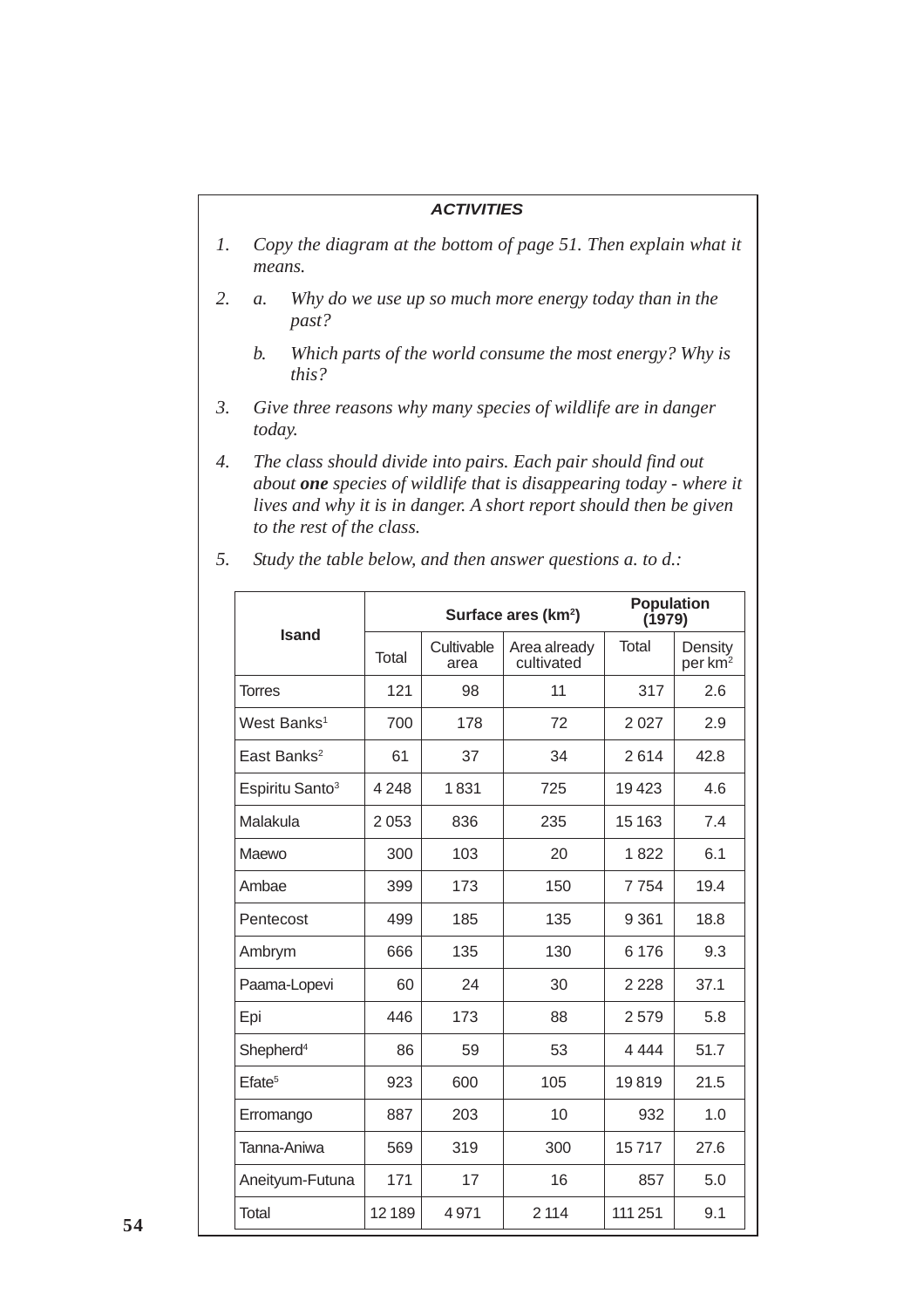

In the pacific, the South Pacific Commission has established the South Pacific Regional Environment Programme (SPREP) to advise island governments about the protection of their environments.



We will now look at some of the most important ways of conserving our resources.

#### **Conservation of cultivable land**

To protect soils from losing their fertility and from being eroded, methods such as crop rotation, contour ploughing, terracing of slopes and reafforestation can be used.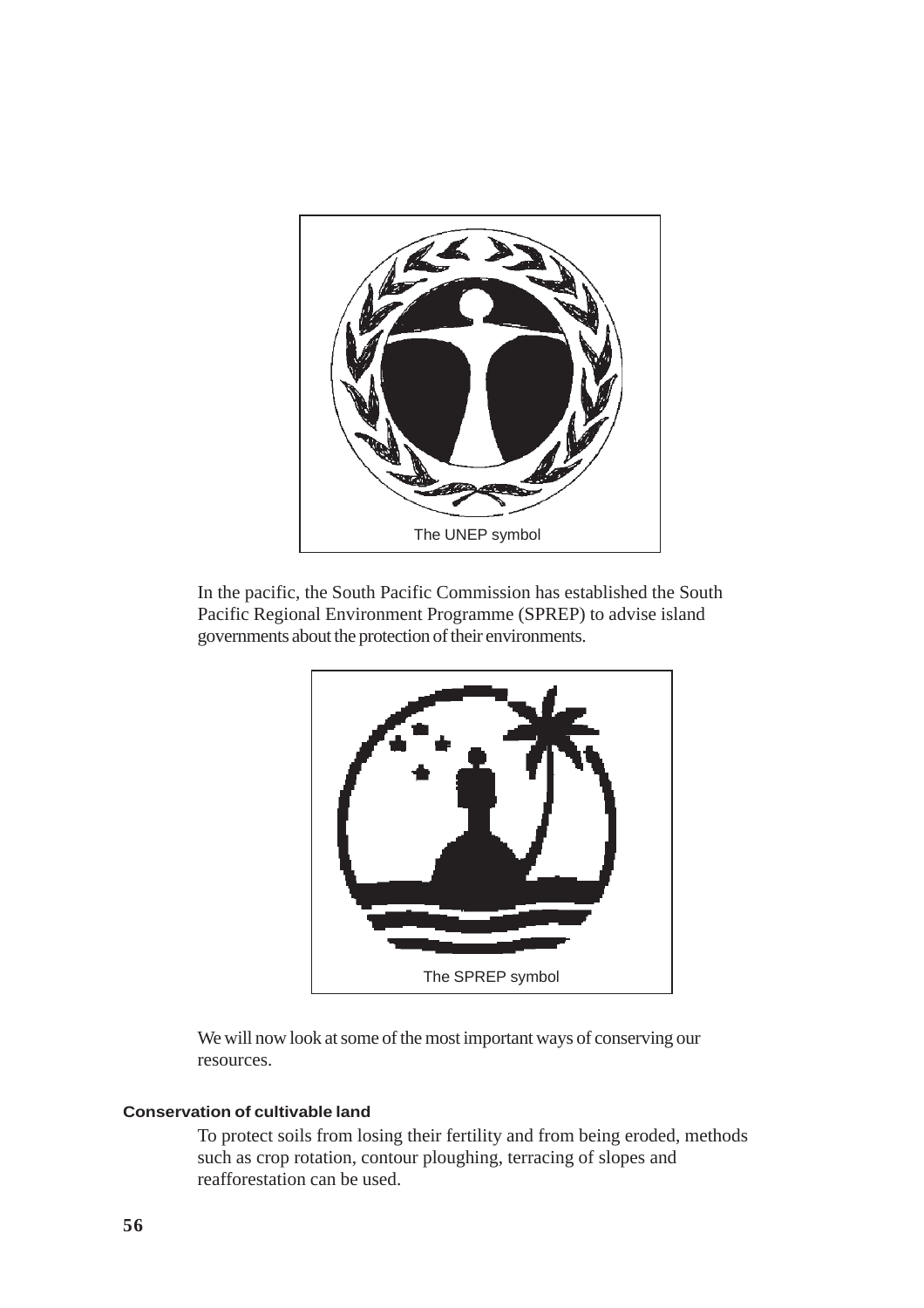Another good way of conserving our trees is for governments to make a law to protect a forested area from exploitation. Such an area is called a **forest reserve**, or a **national park**. Inside a reserve, nothing may be cut down or removed.

#### **Protecting air and water resources**

In countries such as USA, UK, France, West Germany and Japan, tough laws have now been made to stop factories from putting their waste materials into the atmosphere and into streams, rivers and lakes. In many countries, you have to pay a fine if your car exhaust pipe is not working properly.

In the Pacific, the South Pacific Regional Environment Programme shows people how to construct better wells and water tanks. It shows them how to avoid polluting water supplies with sewage and pesticides.

#### **Recycling of minerals and waste products**

**Recycling** means using something over again. Litter can be collected up, sent to a factory and made into paper again. The recycling of scrap metal is shown in the photograph below.



Scrap metal waiting to be recycled. What non-renewable resource is being conserved?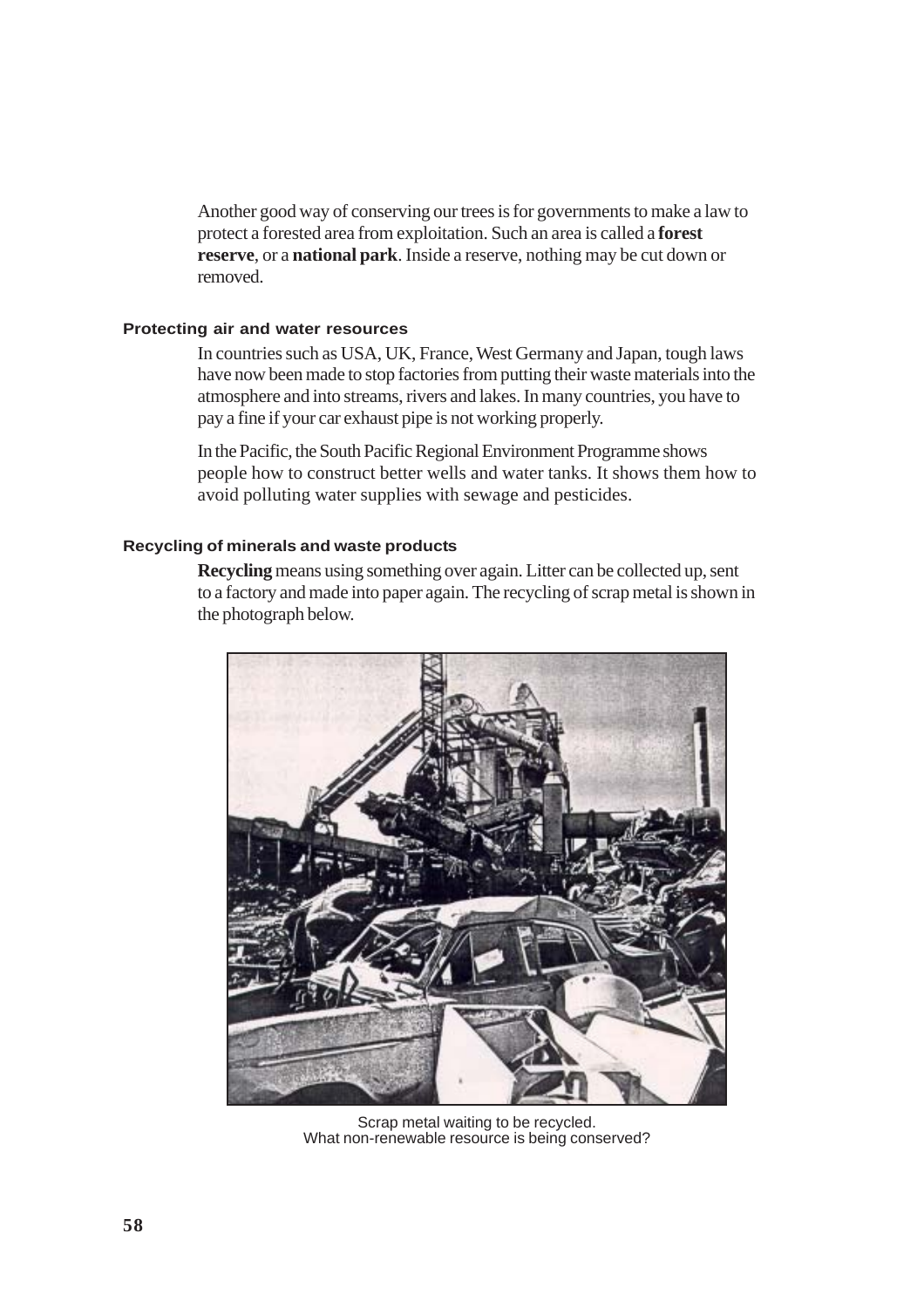Private organizations such as the World Wildlife Fund are very busy raising money to set up reserves or national parks for the protecting of endangered species. Some of these organizations are shown in the diagram on page 59.

To make sure that the fish resources of the world are not exploited, there are several solutions. One is to *control the size of the fishing nets* that people use, so as to avoid catching baby fish that could grow up and reproduce. A better way is to carry out *fish farming*. This is already taking place in Japan, China and other parts of South East Asia.

Our oceans contain great possibilities for feeding the world's people. We must look after them!

#### **Conservation of mineral and energy resources**

We cannot do very much about the huge amounts of metallic minerals that are already being exploited. But we can certainly slow down our consumption of fuelwood and fossil fuels. We need to make much greater use of renewable sources of energy. Many governments are already carrying out important research programmes in this field.

In developing countries, most energy is still obtained from fuelwood. One very good way of obtaining fuelwood without destroying forest resources is to carry out "tree farming" or "tree cropping." This is very similar to reafforestation, but quick growing species of tree are planted, and after only 2 or 3 years, the wood can be harvested. If the fuelwood trees are cut down completely, new ones are immediately planted.



Wood can be harvested without trees being killed. But proper management means serving the fuel needs of the poorest as well as protecting trees.

The fuelwood is either burnt directly, or used in "gasifier plants" that run on wood gas. Schemes like this are already operating in African countries like Kenya and Malawi. Onesua High School's gasifier plant, opened at the end of 1986, is the first of its kind in the Pacific.

*VANUATU WEEKLY 20 December 1986*

## *Gasifier Project opens at Onesua*

*The Gasifier Project at Onesua High School was opened by the MInister of Lands, Energy and Rural Water Supply, Mr. Donald Kalpokas, on Thursday.*

*Mr. Kalpokas, in his opening address, said it is a good start for Vanuatu to have such a project.*

*The gasifier will generate power for the school from burning kassis.*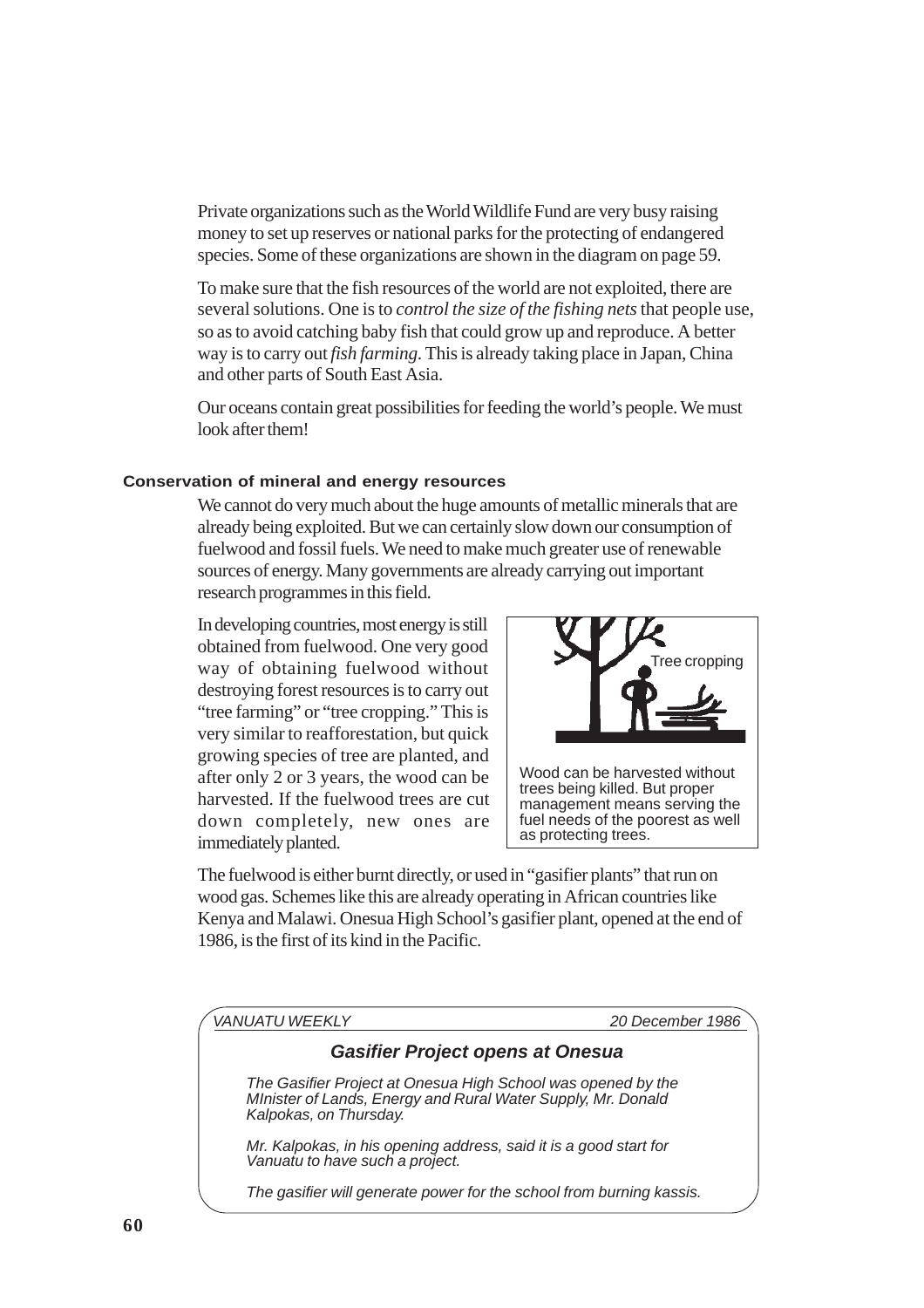What seems to be needed is greater co-operation between the peoples of the world. Differences of race, colour, religion and political belief have stopped us from working together to share and conserve our resources. Now, we must encourage whatever will bring about international understanding and unity - such things as education, trade, tourism, inter-marriage and cultural exchanges.

Then, when men can get on with their neighbours, mankind as a whole can get on with the job that really matters - the creation of an environment in which *everyone* will be well-fed, happy and free.

|                 | <b>ACTIVITIES</b>                                                                                                                               |  |  |  |  |  |  |
|-----------------|-------------------------------------------------------------------------------------------------------------------------------------------------|--|--|--|--|--|--|
| $\mathcal{I}$ . | What is "conservation?" For each of the following, state one<br>country where it is being conserved, and how the conservation is<br>being done: |  |  |  |  |  |  |
|                 | forests<br><i>marine resources</i><br><i>fresh water resources</i><br>energy resources                                                          |  |  |  |  |  |  |
| 2.              | Draw diagrams to show each of the following:                                                                                                    |  |  |  |  |  |  |
|                 | terracing<br>tree cropping<br><b>UNEP</b> symbol                                                                                                |  |  |  |  |  |  |
| 3.              | What kinds of energy should be developed in Vanuatu?                                                                                            |  |  |  |  |  |  |
| 4.              | What is <b>your</b> responsibility towards the environment?                                                                                     |  |  |  |  |  |  |
| 5.              | Design a poster to persuade people to conserve resources.                                                                                       |  |  |  |  |  |  |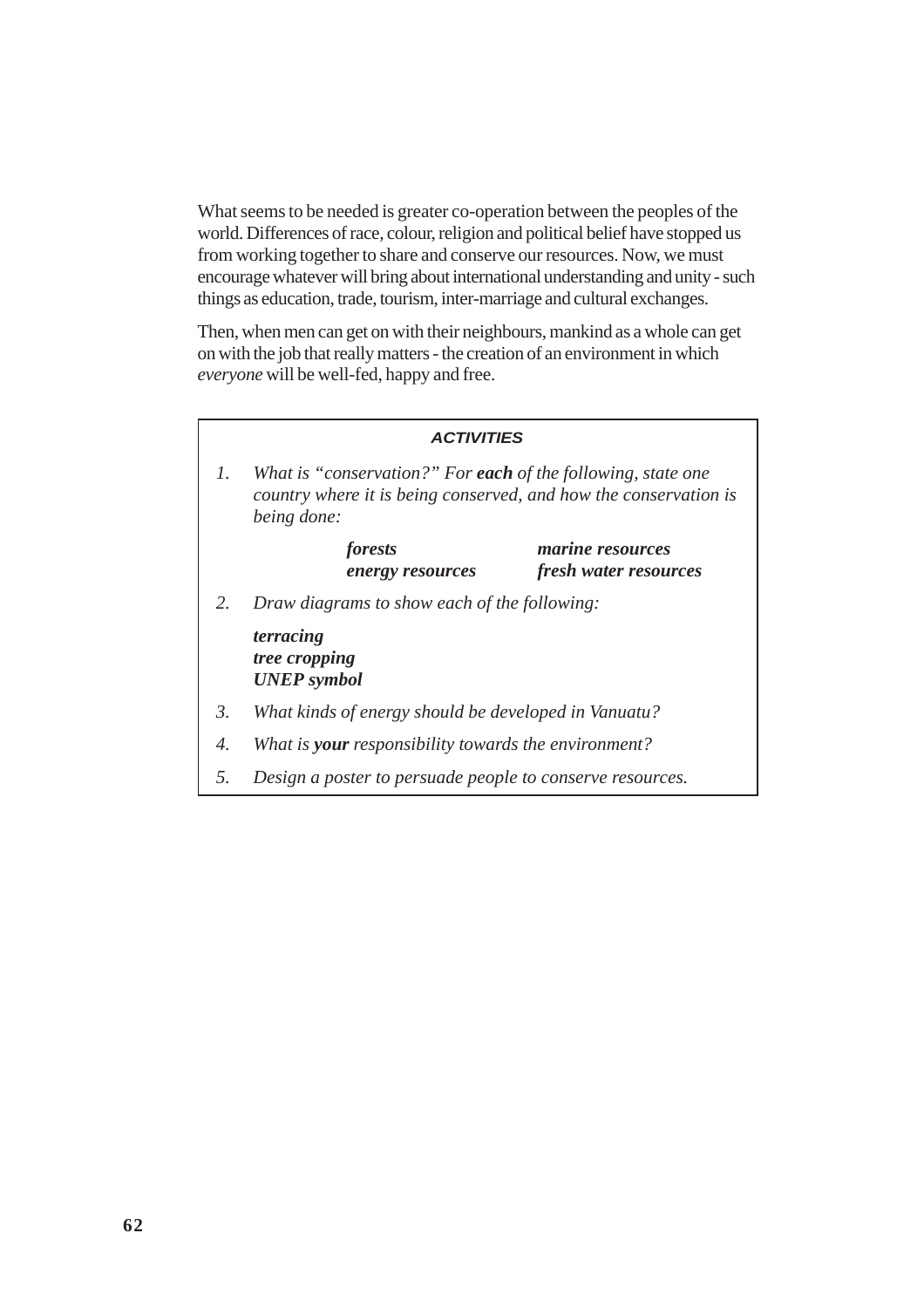# **APPENDIX B REVISION TEST TIME: 45 MINS.**

\*\*\*\*\*\*\*\*\*\*\*\*\*\*\*\*\*\*\*\*\*\*\*\*\*\*\*\*\*\*\*\*\*\*\*\*\*\*\*\*\*\*\*\*\*\*\*\*\*\*\*\*\*\*\*\*\*\*\*\*

- 1. Define the following and give an actual example of each:
	- a. **resource exploitation**
	- b. **renewable resource**
	- c. **fossil fuel**
	- d. **exclusive economic zone**
	- e. **water pollution**
	- f. **soil erosion**
	- g. **cultivable area** (Marks) (14)
- 2. On an outline map of the world, mark and name the following:
	- a. One area which produces large amounts of petroleum or natural gas
	- b. One country where most people rely on fuelwood for their energy
	- c. One place where copper ore is extracted
	- d. One area with a very high population density
	- e. The continent of Europe
	- f. One country in which most people do not have enough to eat. (6)
- 3. State whether each of these statements is **true** or **false**:
	- a. Our environment includes both natural and man-made features.
	- b. Recycling, tree-cropping and fish farming are all methods of conservation.
	- c. The world population is currently about 5 million.
	- d. The sun is continually supplying us with new water vapour from outside the earth.
	- e. About 75% of the earth's surface has a thin covering of soil.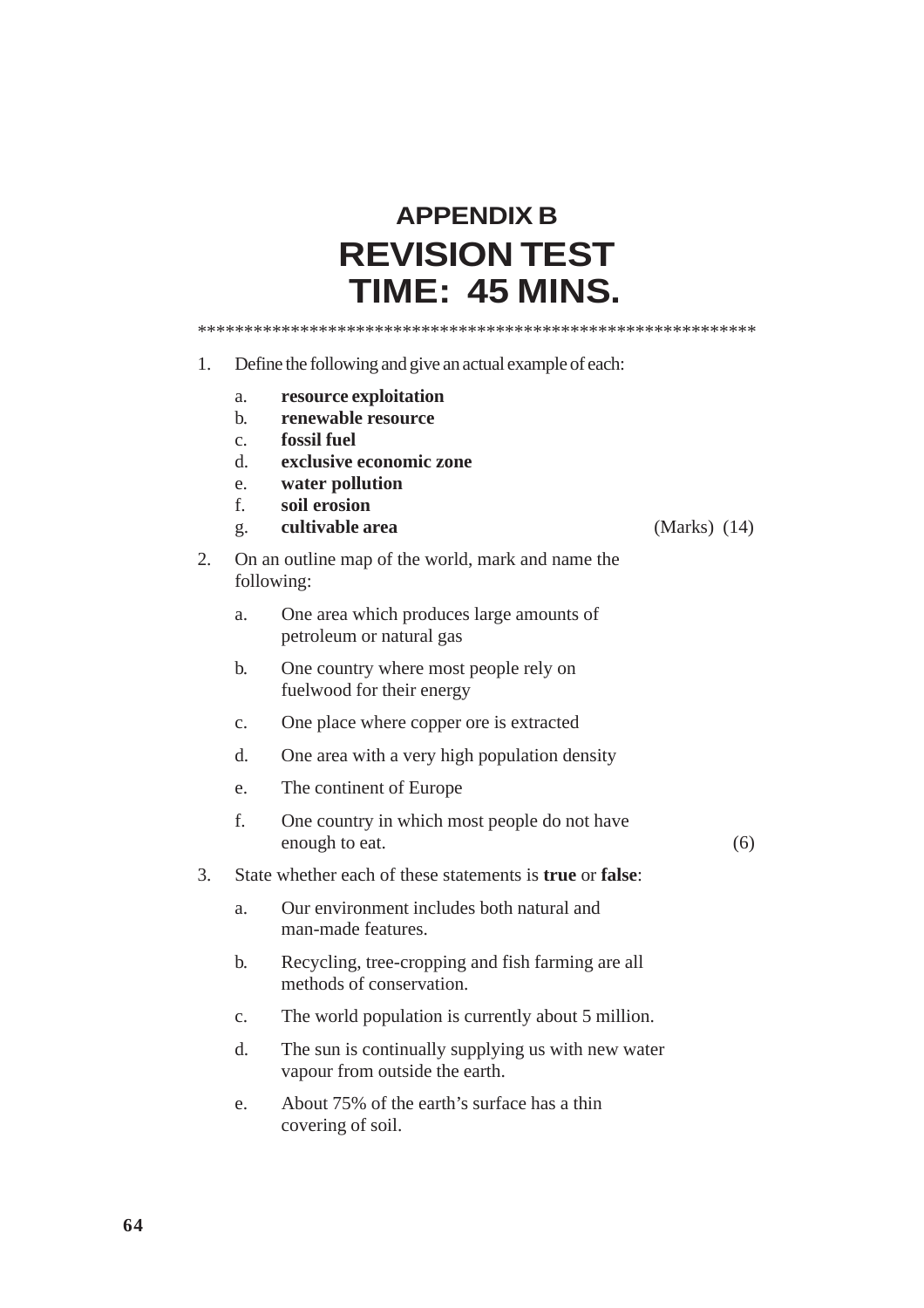# **APPENDIX C GLOSSARY**

(Note: the meaning given below are for the words as they are used in this booklet. You may also find other meanings in your dictionary.)

| acid rain                  | rain containing sulphuric acid, that burns<br>vegetation and poisons rivers and lakes                      |
|----------------------------|------------------------------------------------------------------------------------------------------------|
| axis                       | imaginary line joining north and south poles; the<br>earth rotates once around this axis every 24<br>hours |
| cereal                     | grain, or type of grass whose seeds can be eaten                                                           |
| conservation               | protecting something from damage                                                                           |
| consumption                | using up, or taking in                                                                                     |
| decibel                    | unit for measuring the loudness of sound                                                                   |
| deforestation              | cutting down or clearing of forest                                                                         |
| deliberate                 | planned or meant to happen                                                                                 |
| developing countries       | poorer nations of the world, sometimes known as<br>the "Third World"                                       |
| domesticate                | bring under man's control, in order to provide<br>food or protection                                       |
| drilling rig               | large platform that supports the machinery<br>needed for boring a hole into the ground                     |
| environment                | everything that surrounds us                                                                               |
| exclusive economic<br>zone | 200-mile wide area of sea around a country,<br>which is owned by that country                              |
| exploitation<br>from it    | using something in order to get what you want                                                              |
| extensive                  | taking place over a wide area                                                                              |
| extinct                    | has died out altogether                                                                                    |
| forest reserve             | area in which forest and wildlife are protected<br>from exploitation                                       |
| fossil fuel                | substance that was a living organism millions of<br>years ago; it can be burnt to provide energy           |
| fragile                    | easily damaged                                                                                             |